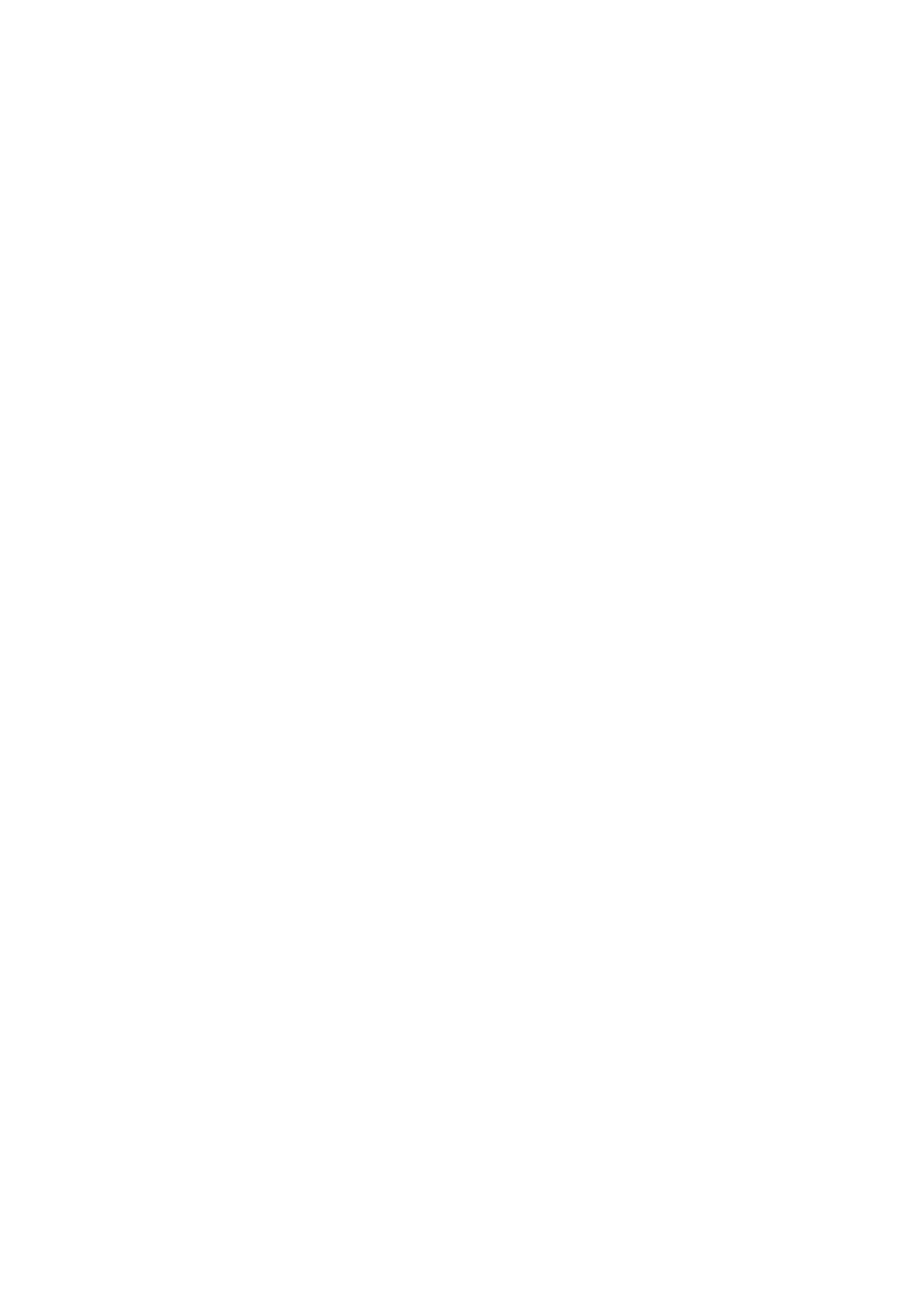**Publisher:** Transparentnost-Srbija Beograd Despota Stefana 36 **For the publisher:** Danilo Pejović **Editor:** Nemanja Nenadić **Prepres:** Aleksandar Miladinović **Printing:** Beoprojekt **Print run:** 500 copies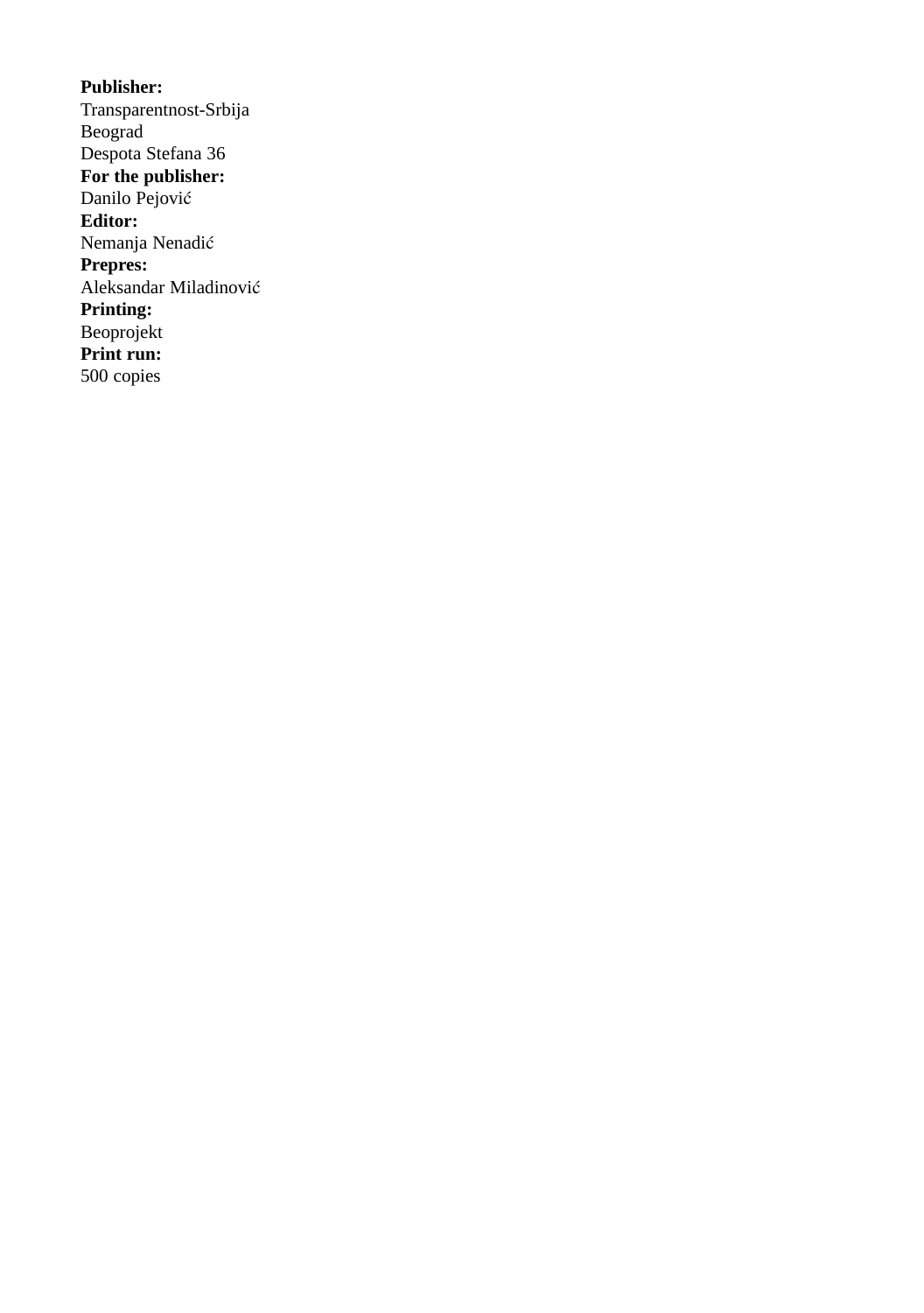## **TABLE OF CONTENTS**

| Mr. Plamen Kirov, Procurement Specialist, World Bank                           |
|--------------------------------------------------------------------------------|
| <b>World Bank Procurement and Financial Management</b>                         |
|                                                                                |
| Mr. Olav Rex Christensen, Senior Financial Management Specialist, World Bank 6 |
| Dr Predrag Jovanović, Director, Public Procurement Office                      |
| Institutions in the public procurement system in                               |
|                                                                                |
| Mr. Milanko Jević, Human Resource Expert, Public Procurement Office            |
| Indicators for measuring the capacities of the Public Procurement              |
|                                                                                |
| Dr Predrag Jovanović, Director, Public Procurement Office                      |
| Internal control units - their role in controlling public                      |
|                                                                                |
| Ms. Aleksandra Tekijaški, Public Finance Expert                                |
| The Supreme Audit Institution - its role in controlling                        |
|                                                                                |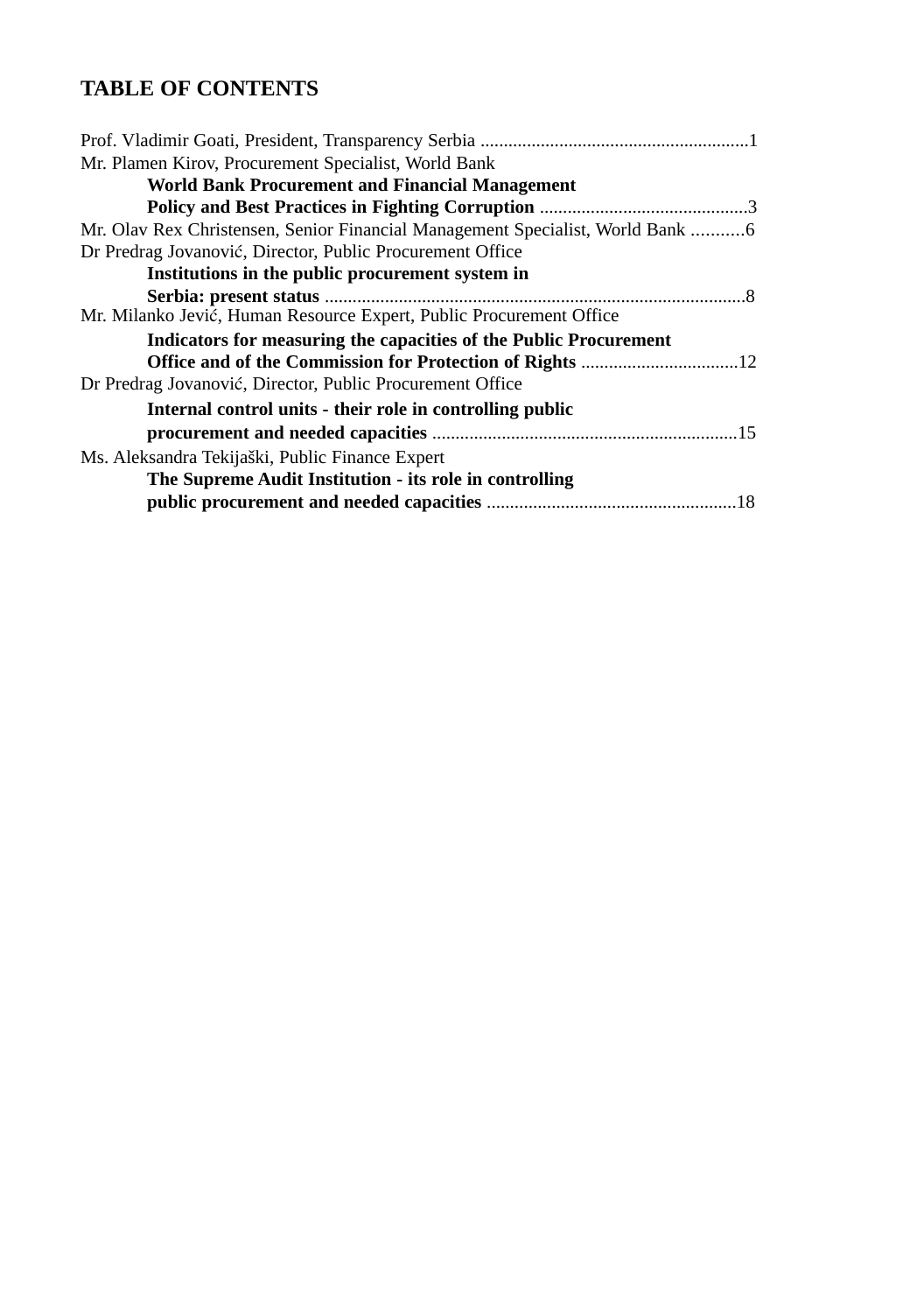## Prof. Vladimir Goati, President, Transparency Serbia

#### **Introduction**

During the past three and a half years there was an intensive campaign to build a normative framework for the fight against corruption. In 2002 the following laws were adopted: the Public Procurement Law, the Law on Prevention of Conflict of Interest, the Law on Financing of Political Parties, the Law on free Access to Information of Public Importance, and now the Law on the Supreme Audit Institution and the National strategy for the fight against corruption have been adopted as well. In drafting the legislation Serbia had the advantage of relying on laws that already existed in countries comprising the former Socialist Federal Republic of Yugoslavia (SFRY) and some other states that embarked on similar reforms before us.

Normative pillars for the fight have thus been laid, which is perhaps the easier part, but the problem of law implementation remains. By virtue of passing the laws regulatory institutions charged with their implementation have been established as well.

According to Transparency international research related to the Corruption Perception Index, significant initial advances have been made wherein the index went from 1.6 in 2000 to 2.7 in 2004 and 2.8 in 2005. The jump might not be that big, but things are gradually moving forward.

### *• Weaknesses of anti-corruption laws*

The most tangible success in the fight against corruption has been achieved in the sector of public procurement. In the last three years since the law was adopted the budget savings exceeded USD 300 million. Unfortunately, this was not found to be particularly newsworthy in the daily papers. Was it because the news itself was not bad in nature or because the figure was judged to be low? Nevertheless, it certainly was not adequately followed in the press, even though it was important.

I would now turn to say something about the weaknesses that were noticeable in this and other laws related to the fight against corruption such as the issue of a regulatory body and some other flaws. A chronic weakness is the absence of autonomy with respect to the executive power. If that body is not vested with such autonomy, and it critically analyses the executive branch of government which exerts crucial influence over any appointment changes in that body, it is to be expected that individual members will not ignore the power of the executive branch. For this reason the autonomy is extremely important, so as to help achieve independence for that body along with other effects, as opposed to facilitating arbitrary personnel changes to which the executive branch of government is naturally inclined.

The second weakness lies in insufficient financial and human resources needed to accomplish the task in hand.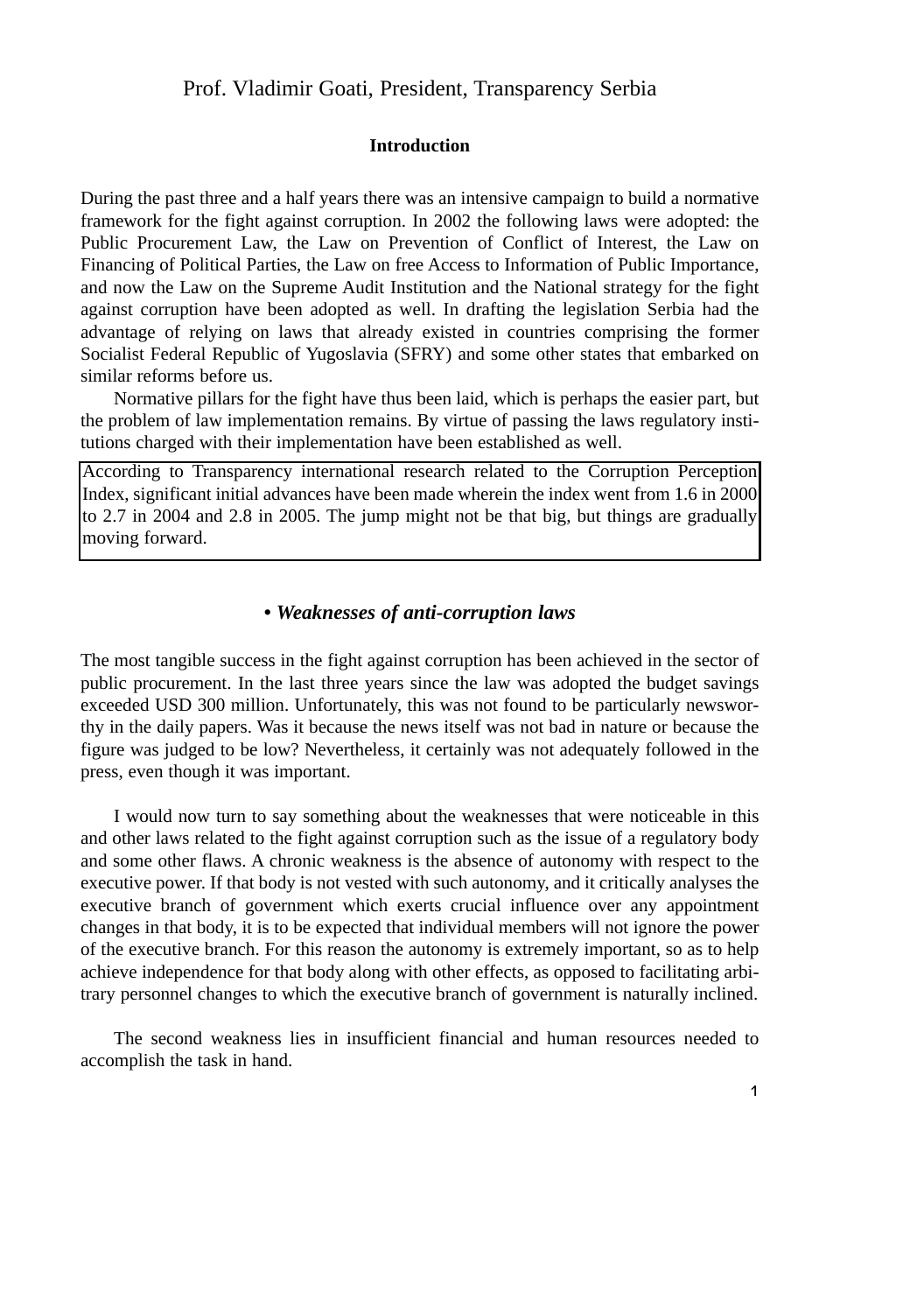By the Law on Prevention of the Conflict of Interest the Committee is entrusted with monitoring of between 6,000 and 7,000 officials, which, when multiplied by four to reflect the need to encompass all connected persons as well, brings some 30,000 officials within their jurisdiction. This is an enormous task.

Despite the huge task the Committee for Resolving Conflict of Interests is faced with, it continues to exist and operate rather well, while directing its activities towards a group of people who are sensitive to public criticism.

When called to task by a member of the Committee, officials react quite emotionally and resign to avoid coming into the public eye, which would not bode well either for them or their political party.

The third way to call a regulatory body into question, which is novel in the theory of the body's organisation as well, is to hint at impending changes within that body. The moment a suggestion of possible changes is made, the people begin to contemplate what lies ahead and how the transformation is likely to affect them, as opposed to focusing on their normal tasks. They expend the energy on other things instead of performing the tasks to the maximum of their ability.

Due to all three noted problems the regulatory institution in question thus becomes a virtual institution, or a so-called "dummy institution". The Law exists, but it is practically of no effect.

## *• The Law: changes or stability*

Considering that three and a half years have passed since the Public Procurement Law and similar Acts came into existence, the legislator could already draw the appropriate conclusions. At this moment, the lawmaker is in a position to detect the weaknesses and the good sides of the law in Serbia, which finds itself in a delicate place because it needs to strike a balance between two competing objectives in building the institutional framework, which are not always in sync. One goal is to achieve maximum improvements in the law and eliminate identified defects, and the other is to ensure stability and predictability while reducing contingency.

The question now is whether the lawgiver will, in a quest for a perfection of sorts, in fact make frequent and never-ending changes to the law. In this part of the world we gravitate towards a neo-institutional approach and a belief that better institutional solutions are a near panacea.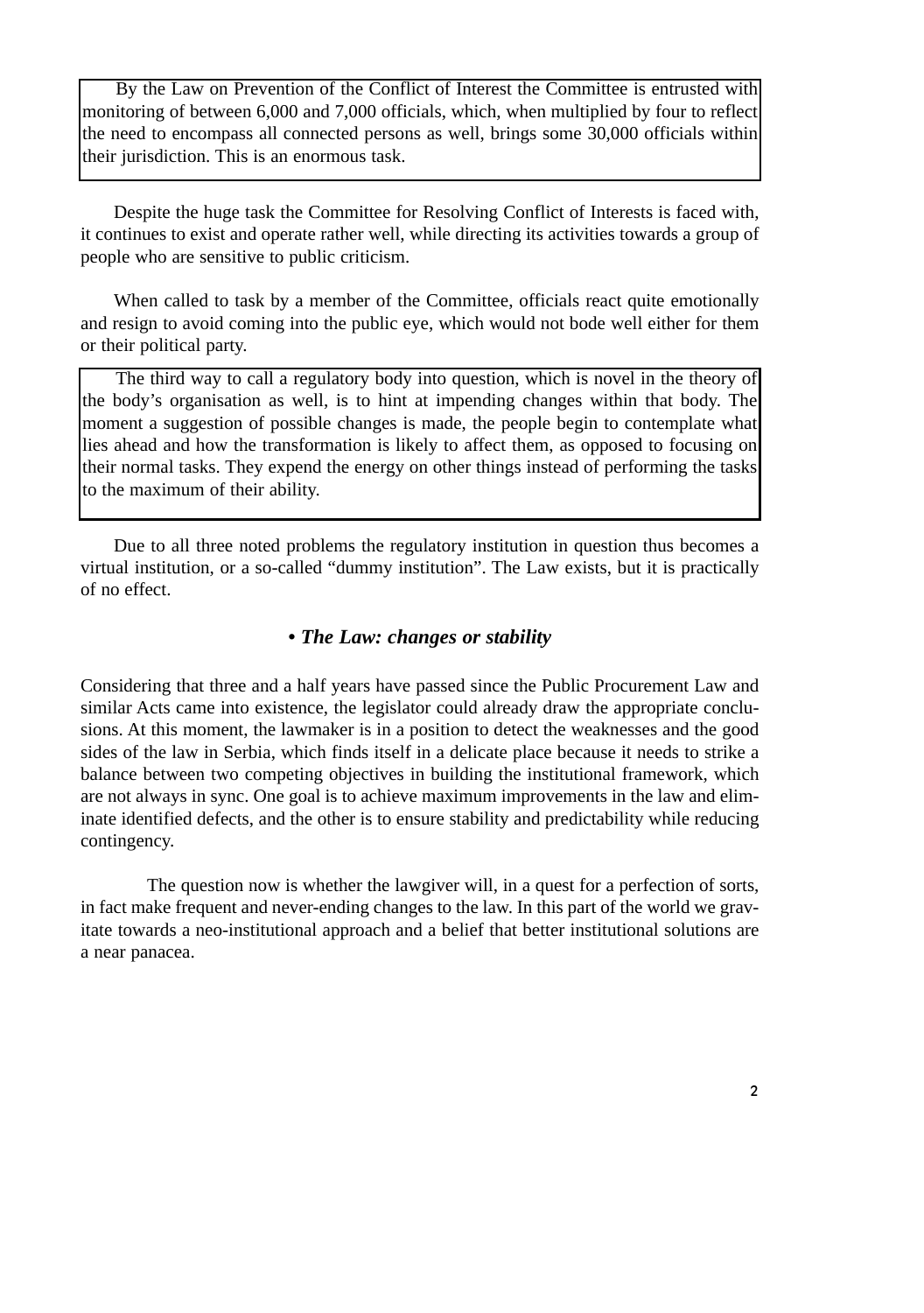While the law is being amended with all kinds of trinkets, something else is taking place which is akin to a story of a farmer who initially sows wheat seeds only to replace the crop with corn, and than decides that it would perhaps be best to sow sugar cane after all. Meanwhile, the land yields no returns. Therefore, this metaphor can serve to point out that the legislator has to achieve a fine balance whereby it will be able to make the necessary changes yet retain existing solutions if deemed appropriate and refrain from making some modifications in order to preserve stability, thus enabling the law to realize its full potential over the long term.

**Transparency Serbia has already begun to develop programs for monitoring the process of capacity building of anti-corruption institutions**, because **there can be no efficient fight against corruption without these institutions**. And now we are looking to evaluate the entire process and examine various ways in which it can be improved, both compared to other countries and the current situation at home.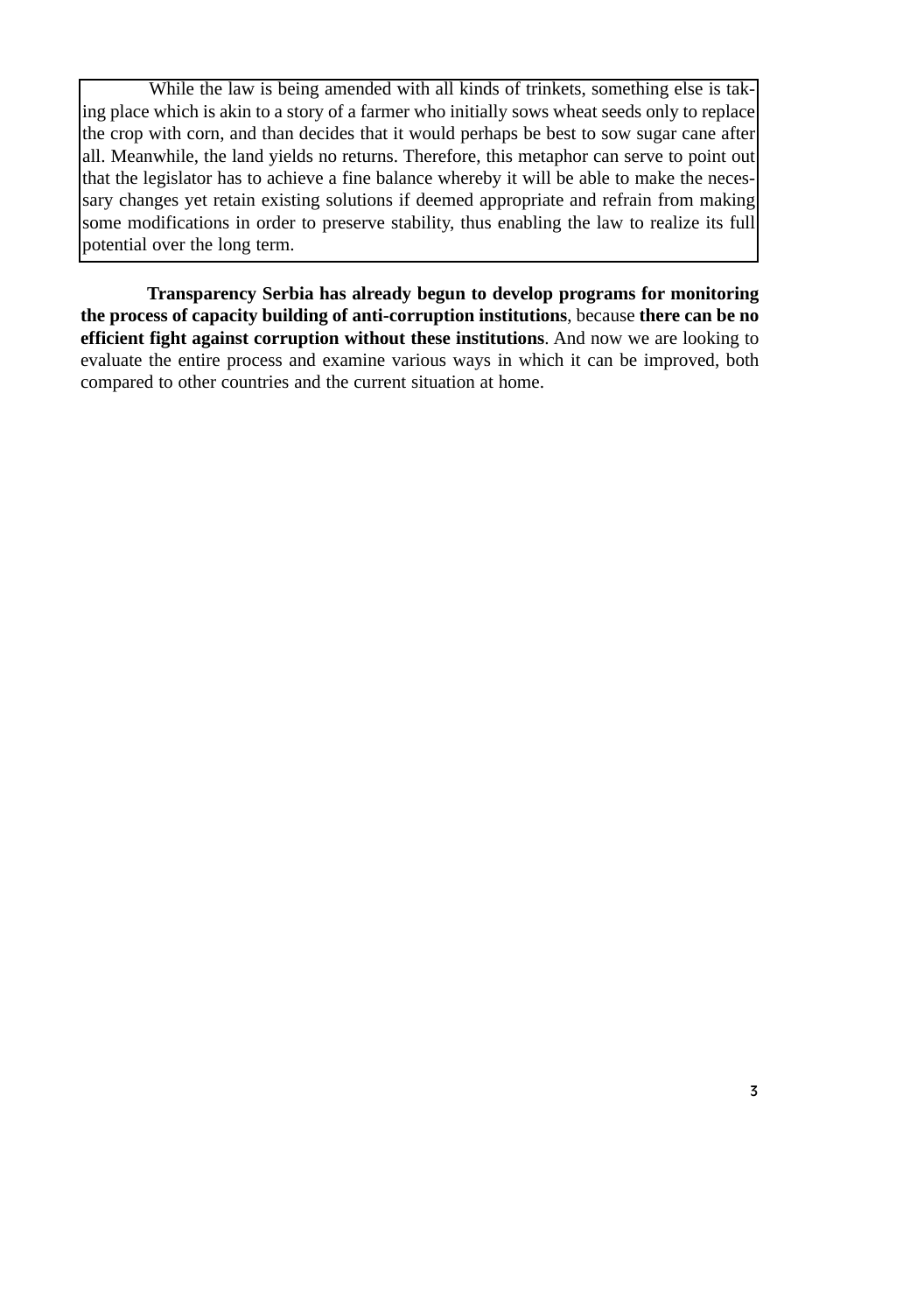# **World Bank Procurement and Financial Management Policy and Best Practices in Fighting Corruption**

My colleague Olav Christensen and I would like to inform you about some World Bank (WB) procurement and financial management policies and best practices in fighting corruption. We have decided to present them jointly because the procurement and financial management are the two main sides of the financial management and the issue of corruption in the use of public funds is very important.

## **What is the Bank policy regarding the corruption?**

World Bank has identified corruption as the single greatest obstacle to economic and social development. Corruption sabotages policies and programs that aim to reduce poverty, so attacking corruption is critical to the achievement of the Bank's mission of poverty reduction. In general, the WB policy is: **zero tolerance for corruption**.

## **What is the WB strategy?**

We have five-pronged strategy for tackling the issue of corruption:

- 1. Increasing Political Accountability
- 2. Strengthening Civil Society Participation
- 3. Creating a Competitive Private Sector
- 4. Institutional Restraints on Power
- 5. Improving Public Sector Management

Since 1996, the World Bank has supported more than 600 anticorruption programs and governance initiatives developed by its member countries

## **What is the WB policy in field of procurement?**

The WB for its own financing has a very strong and clear policy regarding corruption. Bank Procurement Guidelines and Guidelines for Selection of Consultants are powerful tools in fighting corruption in Bank lending. They define the Bank's policies and procedures for procurement of goods, works and consulting services and ensure that the proceeds of any loan (loan, credit or grant) are used only for the purposes for which the loan has been granted, with due attention to considerations of economy and efficiency and without regard to political or other non-economic influences or considerations.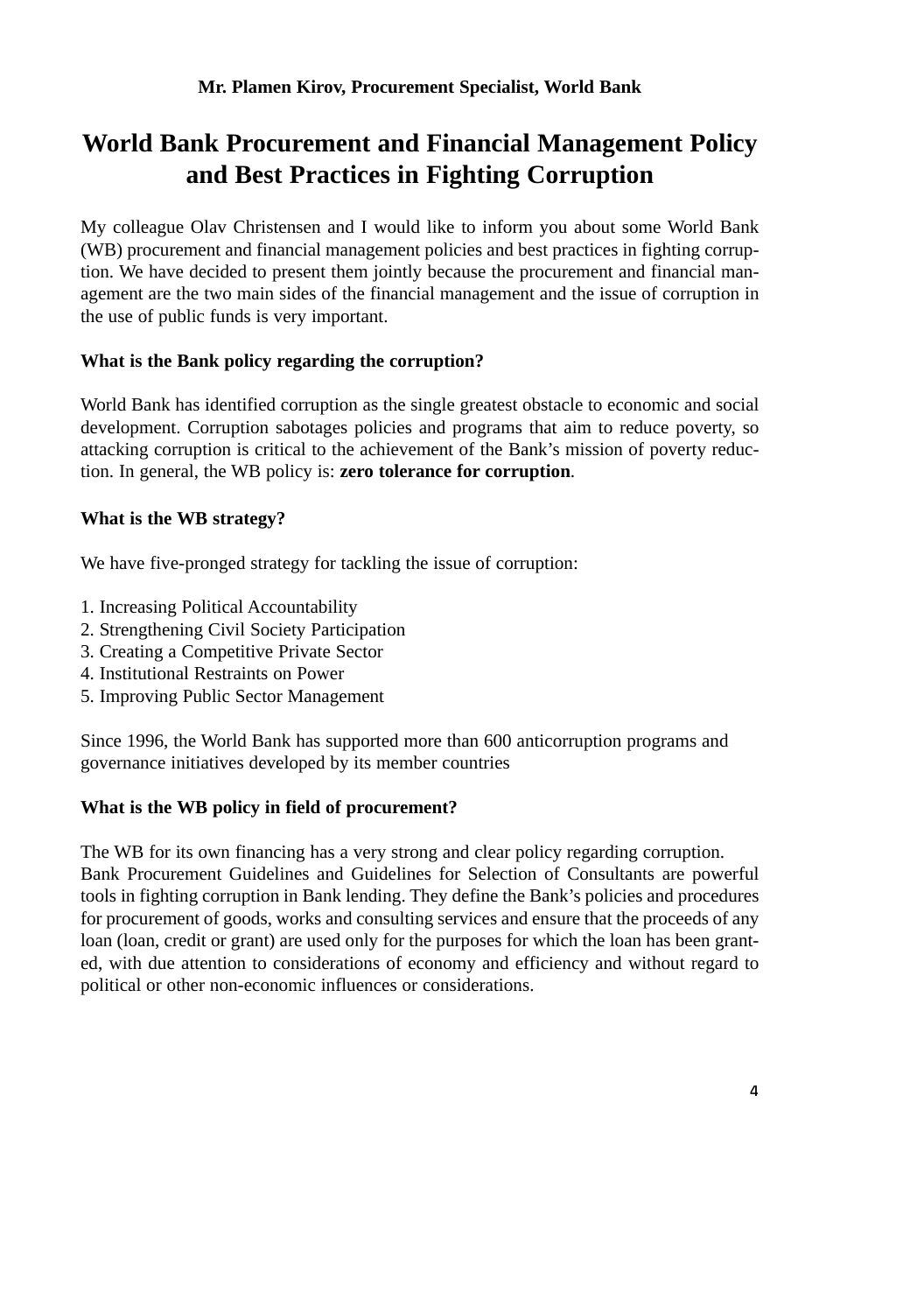The main considerations in conducting procurement and selection of consultants are:

- Economy and efficiency (open competition);
- Equal opportunities for all eligible bidders and consultants (the eligibility of the bidders and consultants are very well defined);
- Encouraging the development of domestic contractors and consultants;
- Transparency: the transparency is something that is very important in the process of procurement and one of the important elements in fighting corruption.

The WB has very well defined the following four practices peculiar to the fraud and corruption:

- "**corrupt practice**" means the offering, giving, receiving, or soliciting, directly or indirectly, of any thing of value to influence the action of a public official in the procurement process or in contract execution;
- "**fraudulent practice**" means a misrepresentation or omission of facts in order to influence a procurement process or the execution of a contract;
- "**collusive practices**" means a scheme or arrangement between two or more bidders, with or without the knowledge of the Borrower, designed to establish bid prices at artificial, non-competitive levels;
- "**coercive practices**" means harming or threatening to harm, directly or indirectly, persons, or their property to influence their participation in a procurement process, or affect the execution of a contract.

The definitions for "collusive" and "coercive" practices were introduced recently in May 2004, in the new edition of Guidelines. All "practice" are very clearly defined and any violation and non observance of this policy is sanctioned.

## **What are the sanctions?**

The WB will:

- reject a proposal for award if it determines that the bidder recommended for award has, directly or through an agent, engaged in corrupt, fraudulent, collusive or coercive practices in competing for the contract in question;
- cancel the portion of the loan/credit/grant allocated to a contract if it determines at any time that representatives of the Borrower or of a beneficiary of the loan engaged in corrupt, fraudulent, collusive or coercive practices during the pro curement or the execution of that contract, without the Borrower having taken timely and appropriate action satisfactory to the Bank to remedy the situation;
- sanction a firm or individual, including declaring ineligible, either indefinitely or for a stated period of time, to be awarded a Bank-financed contract if it at any time determines that the firm has, directly or through an agent, engaged in cor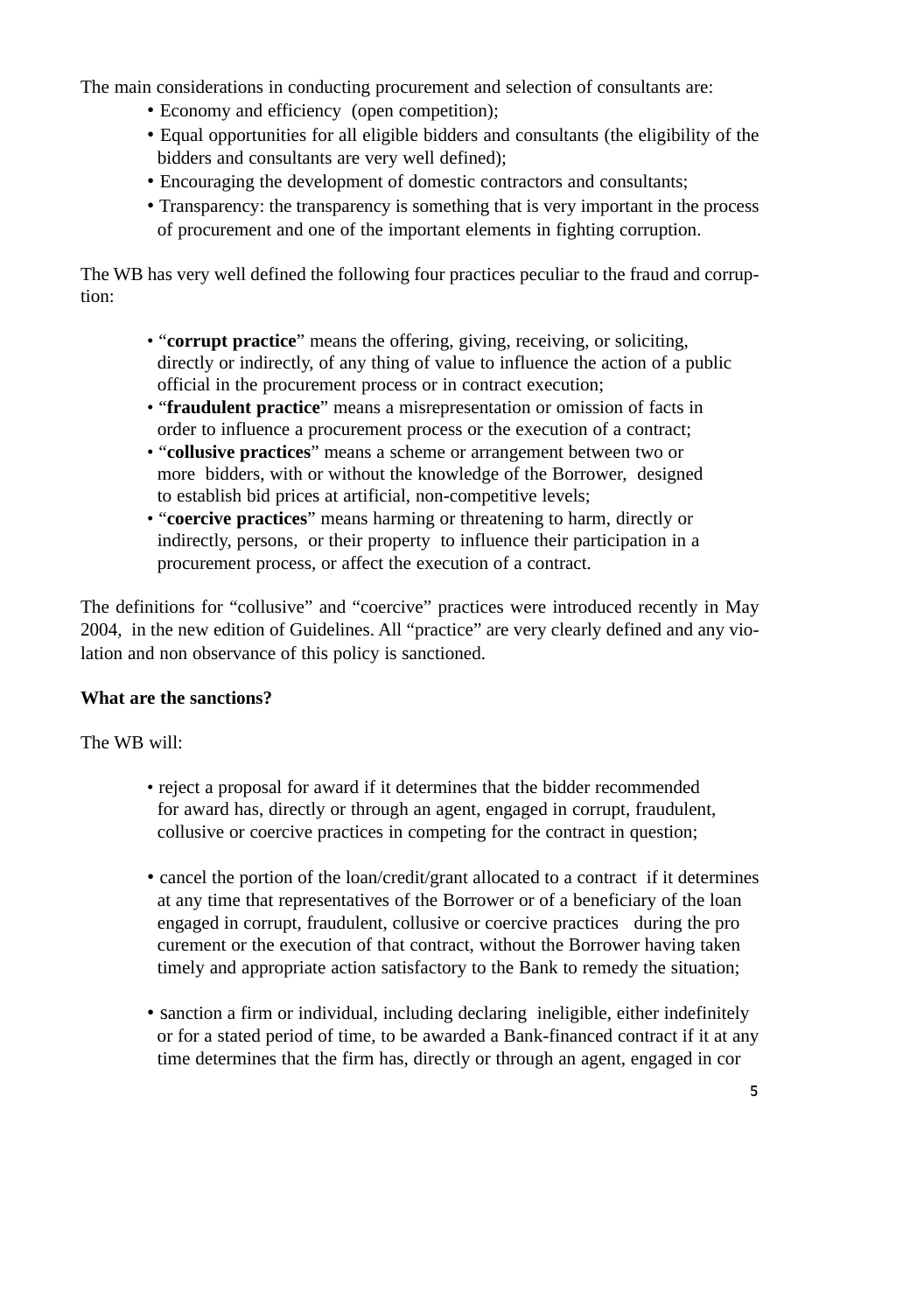rupt, fraudulent, collusive or coercive practices in competing for, or in executing, a Bank-financed contract (lists of debarred firms or black listing);

and

• have the right to require that a provision be included in bidding documents and in contracts financed by a Bank loan, a provision be included requiring Bidders, Suppliers and Contractors to permit the Bank to inspect their accounts and records and other documents relating to the bid submission and contract performance and to have them audited by auditors appointed by the Bank ( the WB has the right to exercise the control and auditing at any time in process of selection or contract management).

#### **What are the other best practices in fighting the corruption?**

- **List of debarred firms** publicly blacklisting (we have list of the debarred firms which is available on our web-site);
- **Transparency- web-based** (public advertisement in the UN Development Business: all international opportunities for biding or selection of consultants are advertised and after that the results of these selections or biddings should be also published. The consultants and bidders that have taken part in the selections or biddings are in position to complain or express their disagreements to the respec tive authorities or personnel dealing with the procurement);
- **Department of Institutional Integrity (INT)** oversees the investigations of all allegations of fraud and corruption within the World Bank Group or involving Bank-financed contracts, and maintains the site on these topics (The corruptions is something that sometimes we know that it is somewhere around, but it is not easy to be proved or to be found some evidences that these practices: fraud, cor ruption etc., have taken place. That is why, this INT department has been estab lished and it is dealing with the investigations of all allegations of fraud and cor ruption);
- **Country Procurement Assessment Report (CPAR)** Another very important "economic sector work" is the assessment of the country procurement environment and identification and planning of some actions that are needed to be under taken for the improvement of this environment. The CPAR for Serbia was pre pared in June 2002. The assessments and the action plans are some of the main parts of the CPAR's. They (the CPAR's in general) also include some analysis on the existing legislation and the capacity of the public procurement offices to deal and apply the procurement regulations and laws. In this respect, we consider that one of the most important things in fighting corruption is the capacity of the people dealing with the procurement and application of the respective laws, regulations etc. (e.g. there are some countries where they have very good contemporary public procurement laws, but the capacity of the people, the staff dealing with procurement, is weak and the final result of the application of the law is not satisfac-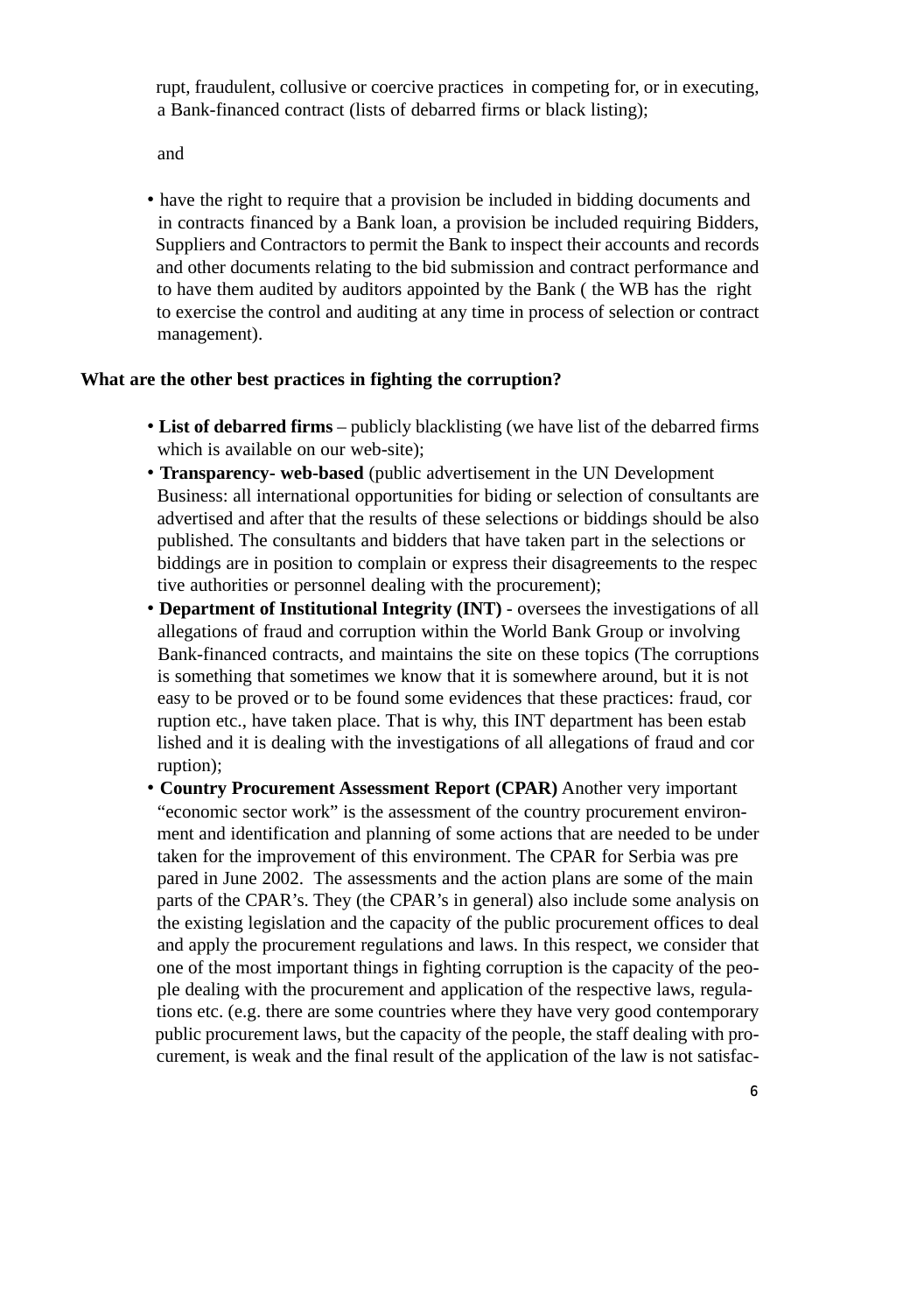tory). That is why the capacity of public procurement offices and all people dealing with the public procurement is very important.

- **Fiduciary Assessment Update (FAU)** The WB staff is preparing Fiduciary Assessment Update Report, because the previous CPAR prepared in June 2002 is outdated and too many things have happened since 2002 till now. The report is currently in a process of finalization and it will be discussed with the Government soon.
- **Public Expenditures and Financial Accountability (PEFA)** The report is in a process of preparation. I would like to draw your attention to its procurement part. The main indicators referred to the procurement are: use of open competition; justification of other less competitive methods; and, existence of procure ment complaints mechanism.

#### **Mr. Olav Rex Christensen, Senior Financial Management Specialist, World Bank**

For the financial management part we are basically doing the same as procurement. We have two objectives. The first one is to ensure that the bank loan proceeds are used for its intended purposes. I think this is very important and this is something that the World Bank is very good in doing. The other objective is to help to improve financial management performance in client countries. I think we are doing this more and more, also even to link the two by trying to use country systems in the implementation of Bank projects.

When it comes to the World Bank funds financial management staff is doing assessments of the financial management capacity in those institutions that are supposed to implement the projects. One important thing there is the staff. Do we have the staff in place that have experience and adequate qualifications that will enable them to go through this process in a satisfactory way?

We are looking at accounting systems and reporting, and very importantly, we are looking at internal control processes and internal audit. Is it well functioning, so that we could rely on the internal audit? Then we are looking at external audit. World Bank projects are normally audited by private sector auditors. We would like to start using the supreme audit institutions. Serbia is underway now establishing one which is very positive.

So, before money is sent from the World Bank to the projects there are additional controls. Another important thing that is done is the close monitoring of reporting and I think that the most important here is to actually see that the output is produced. One thing is to say: "this is what we wanted to see done". For Bank funded projects, somebody is actually going there and looking at it and seeing that it is happening.

The Bank has an institution called The Integrity Department that is investigating allegations on corruption. For the public financial management in client countries we are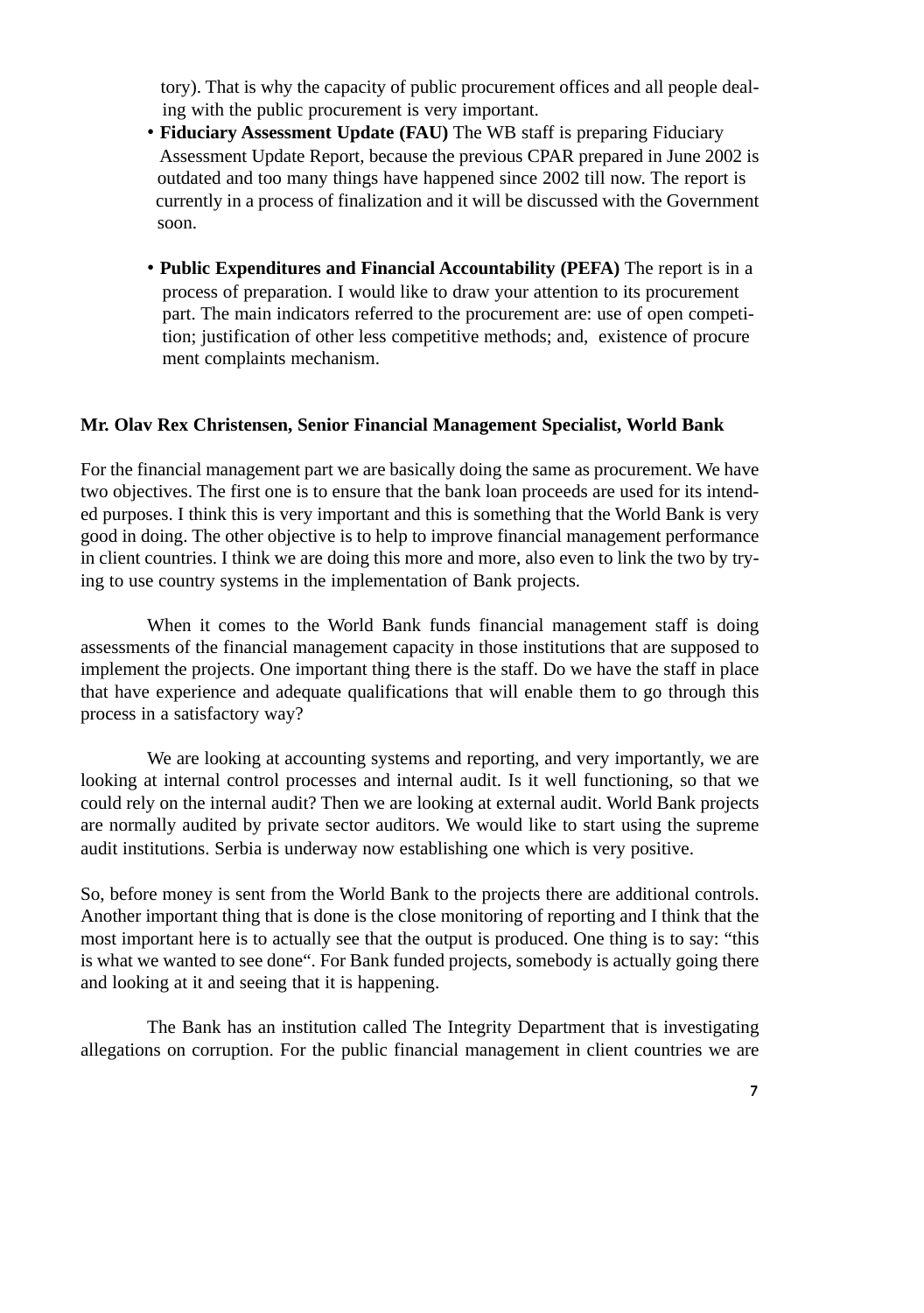doing analytical work, coming up with recommendations for changes and reforms and so on. One recommendation here would be to establish a supreme audit institution in Serbia and this is something that the Bank in its dialog with the government is following up, I will not say on daily basis, but through out what we doing. We are trying to follow up on the recommendations and trying to support the reforms.

A set of indicators for public financial management was adopted in June 2005 by a number of donors: World Bank, IMF, EU, the UK Government, the French Government, Norway and Swiss. So this is a broadly agreed upon framework. The idea is to go through the budget cycle from the formulation of the budget and all the way until it is reported and audited.

In 28 areas the indicators are reporting what is good practice. Let me just mention one area, the supreme audit, which is currently interesting for Serbia. A good score for the supreme audit would be that all entities of central government are audited annually covering revenues, expenditures, and assets and liabilities. A full range of financial audits and some aspects of performance audit are performed and generally adhere to audit standards focusing on significant and systemic issues. This is the first area.

Then it is sad that audit reports are submitted to legislature within four months of the end of the period covered and in the case of financial statements, from the time they are received by the audit office. The third is clear evidence of effective and timely follow up.

These indicators are now used in a number of countries (the indicators mentioned can be found on www.pefa.org). I think they could be a good tool also to see improvements in Serbia where so many initiatives are ongoing to improve legislation and increase capacities of institutions and so on. I think these indicators could be a way of measuring this kind of improvement we are definitely seeing here in Serbia. For us donor coordination is essential and in this area these indicators are also helpful. The Banks contribution is technical assistance. We are providing policy development lending agreeing on conditions that will push the reforms forward - like the supreme audit institution. The law has been approved in November. Now what we need is to get it implemented, to have the institution established. Our role is to try help pushing this.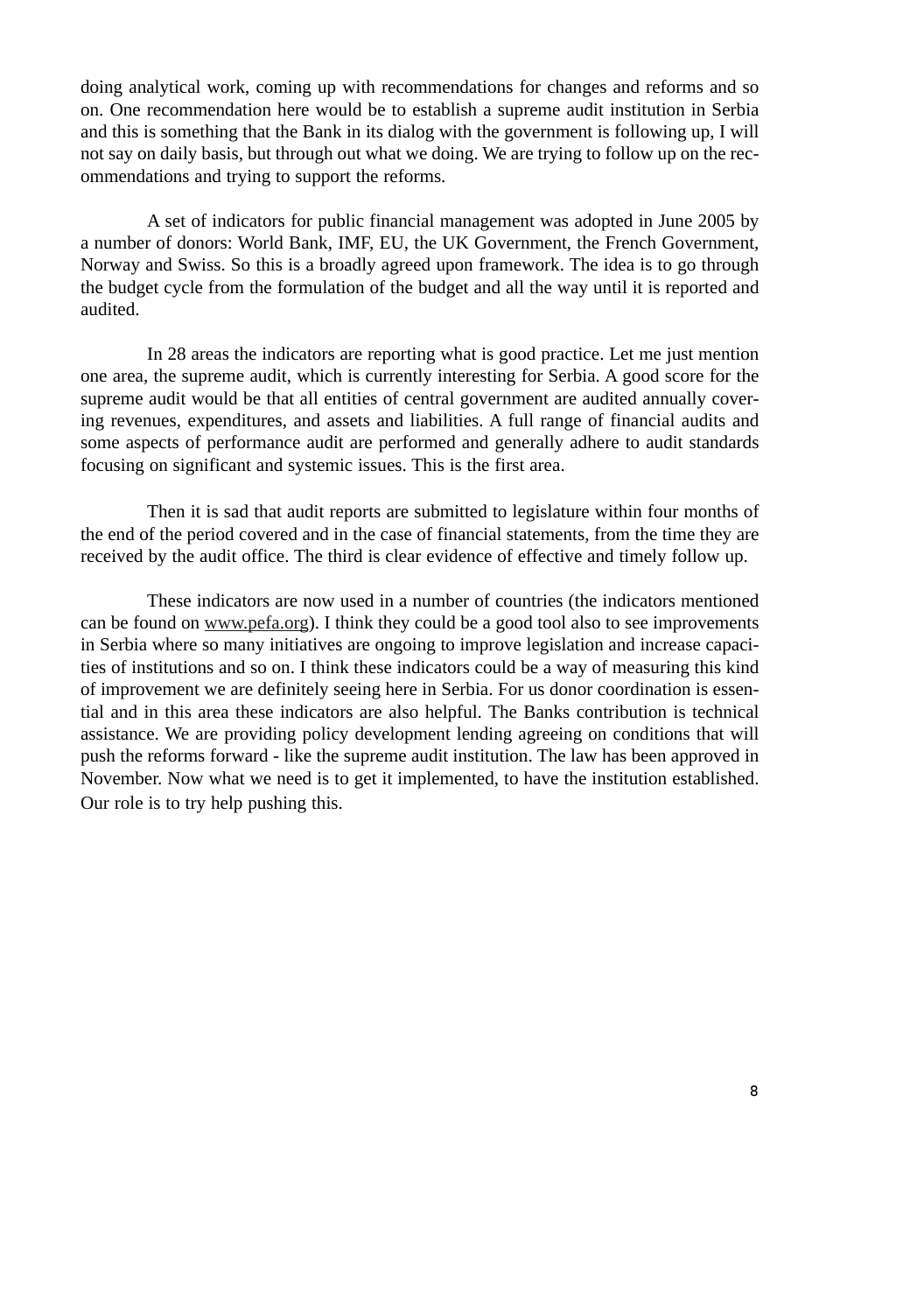## **Institutions in the public procurement system in Serbia: present status**

#### *Corruption – obstacle number one to economic and social development*

The information that was just received from the **World Bank** is that **corruption represents the single largest obstacle to economic and social development**, which affects the living standard that is of primary importance for everybody in the country. It is therefore clear how important it is to curb corruption, both for citizens and international institutions that will estimate our progress in the process of reforms.

World Bank Group President Paul Wolfowitz provided an indirect evaluation of progress in anticorruption efforts several months ago by saying that Serbia is a champion in reforms. This pertains to previous four years during which almost all major anti-corruption laws were adopted and subsequently used to establish anti-corruption institutions.

The Corruption Perception Index compiled by Transparency International jumped from 1.3 in 2000 to 2.7 index points four years later, which represents a dramatic increase, but the index grew only 0.1% in 2005. It follows that the initial stage in the fight against corruption, which encompasses the adoption of legislation and formal establishment of institutions, has been completed and evaluated accordingly leading to considerable index growth.

We are now at the beginning of the **second and even more important phase** that is focused on **institutions' capacities, effectiveness and ultimately their real-life impact**. This is of crucial importance, both for institutions themselves as well as for the economic prospects of the country as a whole determining whether Serbia will succeed to achieve faster or slower economic development in coming years.

#### • *Institutional framework*

Institutional framework of the public procurement system in Serbia has not been completed yet, since some of the very important institutions are still missing. One of the highly needed institution that is not established yet is the Supreme Audit Institution. Moreover, the process of establishing of internal control units has begun just recently. The budget inspection and the police have to a certain extent also been active in conducting controls with respect to public procurement. The two most active institutions in the area of public procurement have been the Public Procurement Office (PPO) and the Commission for Protection of Rights (CPR).

Public opinions polls indicate a deep-rooted belief of the corruption presence in public procurement. Consequently a question looms over the activities of the two most visible institutions, i.e. the PPO and the CPR. In order to answer a question on how best to regulate the system, it should first be defined what is actually being regulated.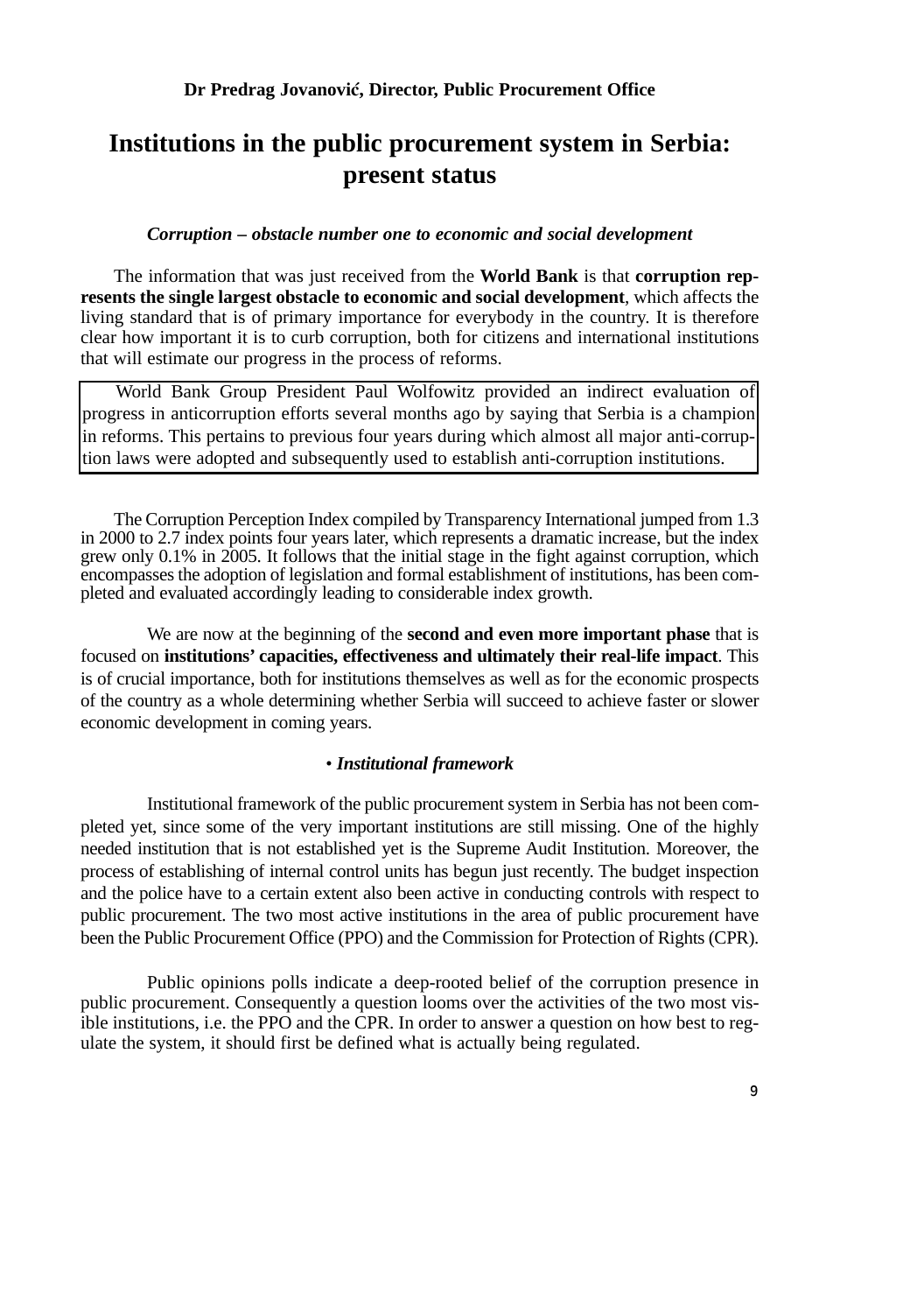**The public procurement system of Serbia consists of 12,000 purchasers and 80,000 bidders who conclude over 250,000 contracts each year worth in excess of USD 1.5 billion.** On the other side, the two most active institutions are staffed with around 30 employees in total. It is clear that the system cannot rest solely on these two institutions.

## • *Solutions*

The solution is a new and modified concept, which I hope will find its way to the amendments of the Public Procurement Law (PPL). Regarding non-competitive procedures, primarily negotiated procedures, it is necessary to increase transparency furthermore by putting into the PPL obligation of the purchasing entities to make public its decision to initiate negotiated procedure that includes a suitable explanation of reasons that lies behind.

In that way the public and those who have the genuine interest, i.e. the bidders, would have the opportunity to inform themselves on arguments that lie behind negotiated procedure and chance to lodge a complaint or file a request for the protection of rights of bidders. Making such information public would also enable controlling institutions to react timely thus increase their efficiency in controlling and monitoring of public procurement procedures. In other words, it is necessary that a full set of controlling parties should be involved actively, particularly bidders that have genuine interest to protect their rights, as well as all other government controlling institutions.

Secondly, it is important to establish lacking institutions such as the Supreme Audit Institution and internal control units.

Moreover, some institutions should have much more active role, such is the Budget inspection, for example. Finally, the judiciary system that is one of the key pillars of the anti-corruption system has to be much more actively involved in sanctioning cases of abuses in public procurement area. That would have a strong preventive effect at the same time.

Implementation of the well-known concept of "checks and balances" means clear division of tasks among the relevant institutions and cross-control among them. Enabling to all interested parties to effectively monitor and control regularity of public procurement processes would lead to significant increase in number of "controllers" that are controlling each other at the same time thus reduce the risk of corruption.

One of the crucial prerequisites for establishing an efficient public procurement system is to have the efficient Commission for Protection of Rights that has the authority to void a tender in case it finds the procedure was not regular. Beside that, the Commission has to be independent from the executive branch in order to obtain its impartiality. The second precondition for the CPR's proper work is adequate capacity needed to deal with a large number of cases (on average 600 cases annually) within maximum a three-week period per case.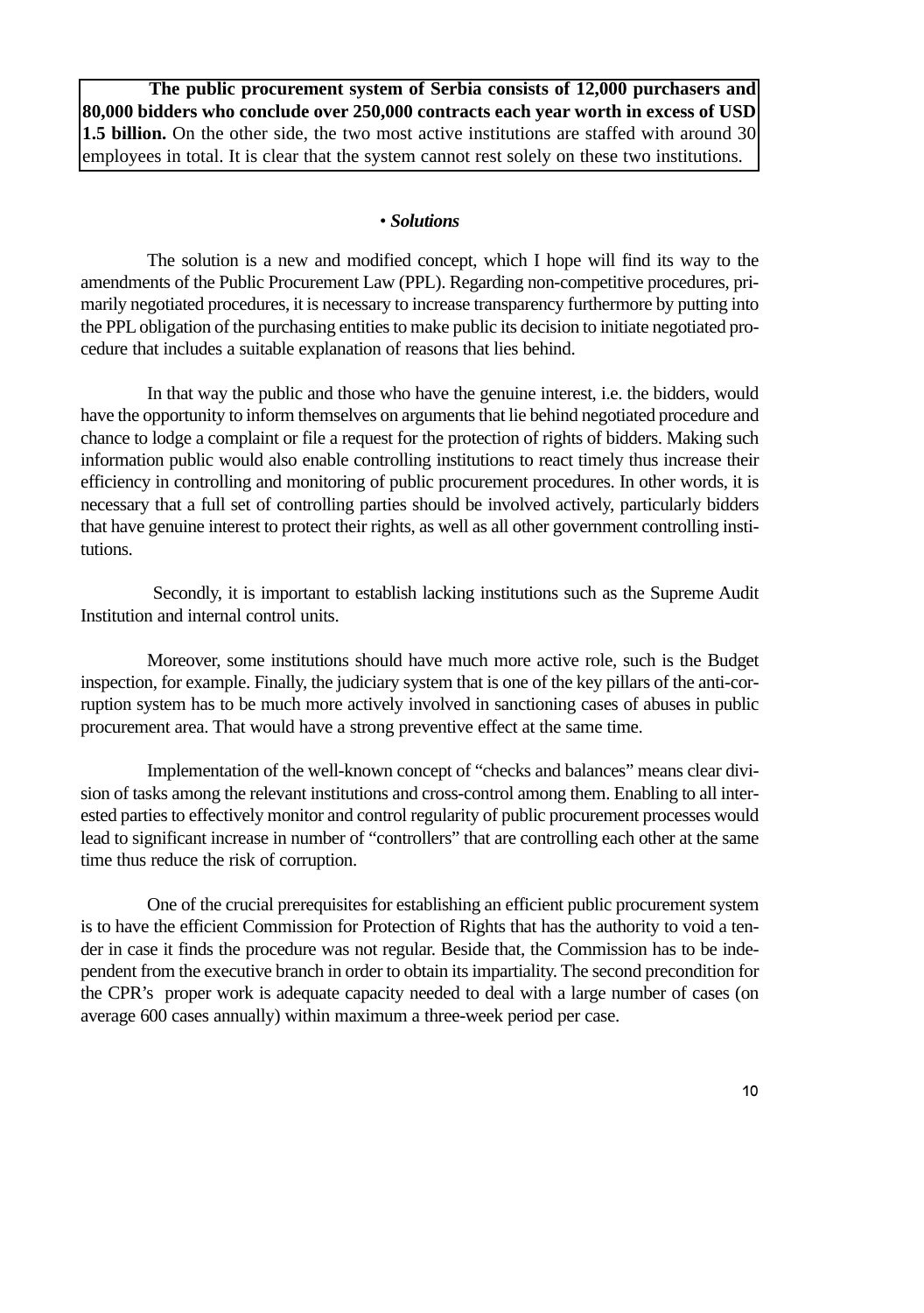One of the most important issues in dealing with efficiency of the public procurement institutions is their capacity.

It would be advisable to recall an answer given by Vice-president of the Government, Miroljub Labus to a question: "Why does the Agency for the prevention of money laundering still do not have a chief administrator after six months?" His answer was that: "It is hard to find somebody who is a top expert in the field willing to take such a highly responsible position for a salary of CSD 50,000".

It is clear that adequate staffing is critical in this respect and a factor of crucial importance for effectiveness of institutions. **A key challenge for the new anti-corruption institutions (where the PPO and the CPR belong) is to offer conditions that would be attractive enough to entice suitable staff in terms of professionalism and integrity to begin working for them.** 

Presently, there is a substantial salary gap among operational staff with the same skill and position level in anti-corruption institutions on one side and some other governmental bodies, on the other side with the ratio that varies from **1:2 to even 1:3 to the detriment of anti-corruption institutions.** 

If these newly established institutions are to develop further they must be able **to offer better conditions, particularly salaries, so as to entice quality employees**. Otherwise, they will be able only to attract those who are unable to find a job elsewhere or those who are not particularly salary-conscious because they have doubtable motives to work in controlling institutions. In other words, **creating competitive conditions in anti-corruption institutions, particularly in terms of salaries, compared to other governmental institutions of similar level of responsibilities are the main prerequisites for the emerging institutions to really take hold and start functioning properly**.

The second factor of vital importance for recruiting and preventing fluctuation out of the emerging anti-corruption institutions is their ability to offer enough large scale for merit based vertical movement inside the institutions. The third crucial factor is opportunity that the institutions are offering in respect of further professional development of their employees.

The abovementioned indicators, as well as a set of related indicatores developed by human resources experts will be used by Transparency International and other international organizations to evaluate the pace of anti-corruption institutions development both in quantitative and qualitative terms.

A set of institutional capacities' indicators will be of crucial importance for measuring progress in anti-corruption efforts in public procurements.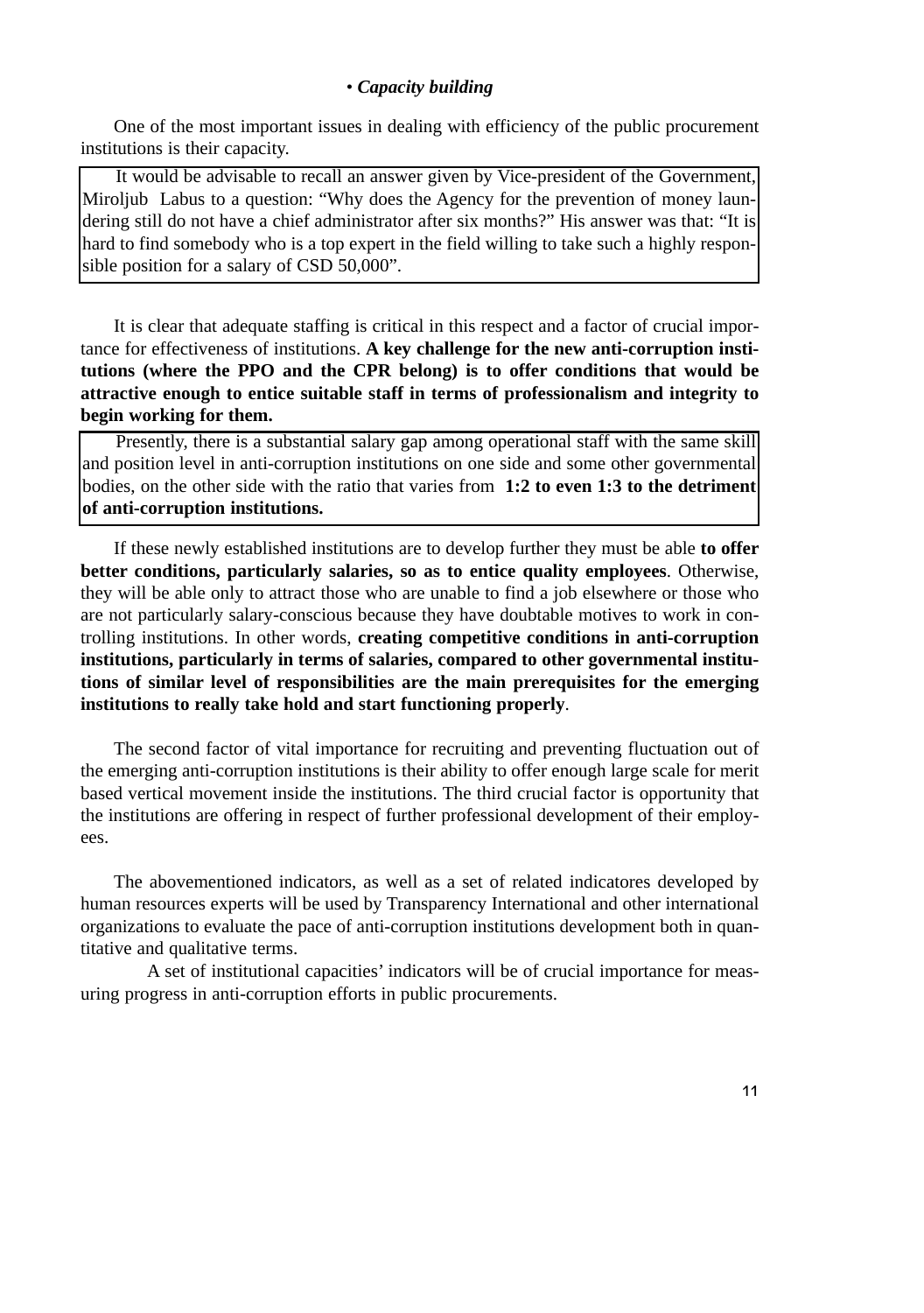The key question is what are the pros and cons in respect of institutional building in public procurement. In the scenario that capacities of the regulatory institutions start to stagnate or even weaken, the institutions won't be able to operate efficiently and perform the tasks that have been entrusted to them under the Law. The logical question would be than what the purpose of their existence is and why taxpayers should pay for their operation? Becoming more and more passive the institutions would be brain drain, failing to a vegetative state before winding up operations completely or being taken over by some other organisation. The consequences of such scenario on status of the public procurement system in Serbia and its rating by relevant international organizations, such are World Bank, EC etc. would be devastating.

#### • *Benefits*

According to the alternative scenario, capacities of the public procurement regulatory institutions would be strengthening. Past results in public procurement area could serve as a solid base for estimation of potential benefits that could be achieved in case this scenario is adopted and implemented. During the past three years, Serbia experienced considerable changes in the practice of public procurement.

Hence today we have a situation wherein **69% of the total value of contracts is awarded through competitive** procedures, whereas only 31% is awarded in procedures with negotiations which resulted in budget **savings of around USD 300 million in the last three years**, that is a rather tangible and relevant result for the country

A further reduction in the ratio of negotiated procedure to the competitive ones would lead to improved rating of Serbia by international institutions, thus creating better conditions to attract more foreign investors, which would help to create a much better business climate overall. At the same time, that could prove conducive to efforts to lure investors away from neighbouring countries to Serbia. Namely, the rates of return have more or less evened out across the region, but there are considerable differences in terms of risks. The primary task is to cut assigned risk rates and so enhance the ratio between the rate of return and the risk rate. That would resulted in greater capital inflow, which means lower unemployment.

It is for this reason that **corruption is said to be the main obstacle to further economic development and its effects can certainly be measured in hundreds of millions of US dollars annually**. In other words, it is obvious what stands to be gained or lost in these two scenarios.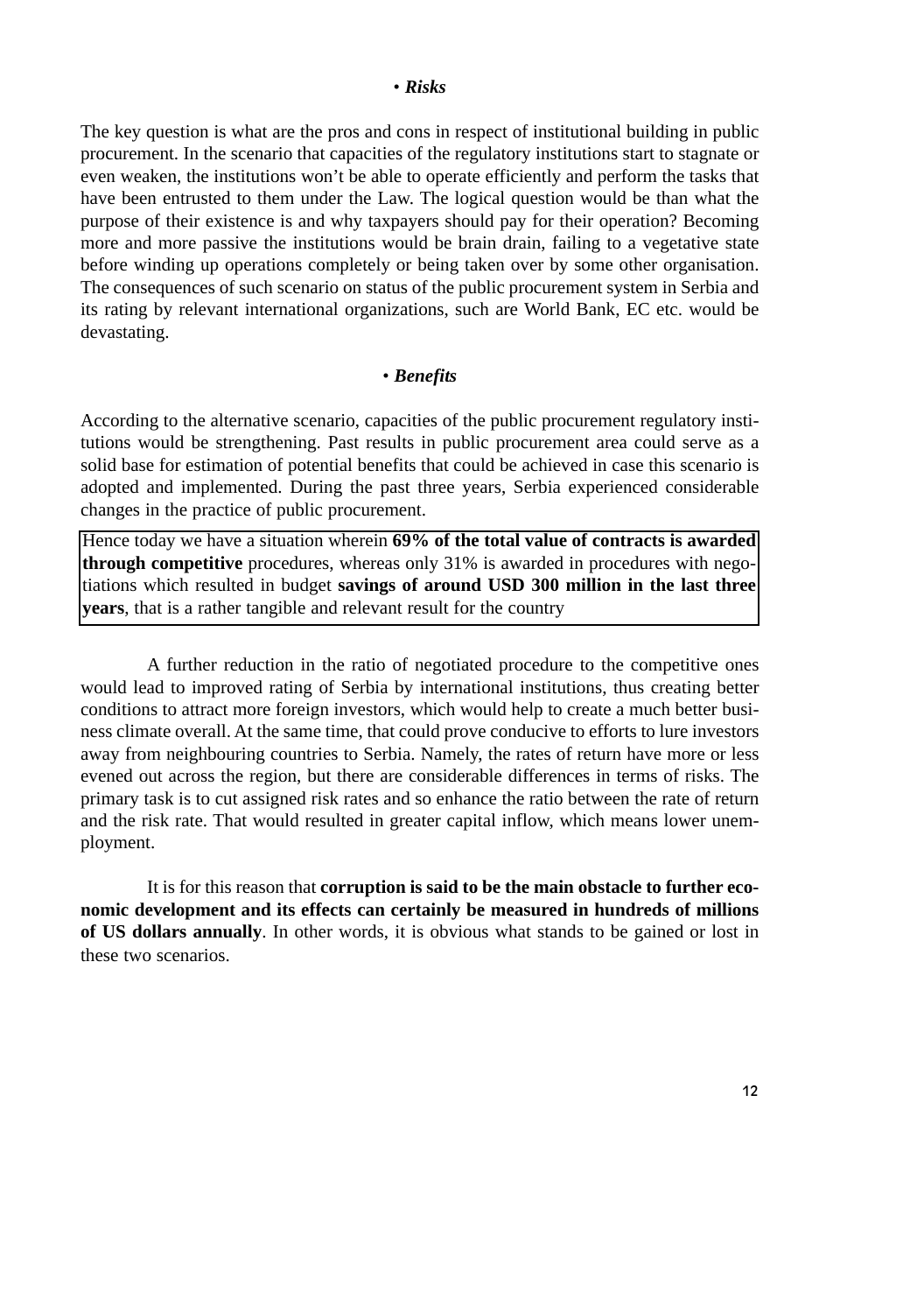## **Indicators for measuring the capacities of the Public Procurement Office and of the Commission for Protection of Rights**

#### *• Types of indicators*

The Public Procurement Office has been dealing with this subject for some time now. Which items could be good indicators of the current state of affairs in this area? The first component relates to legislative elements, namely the way in which the entire subject is regulated, the location of particular objects, who is responsible to whom, and so on? Next among the possible indicators of the level of development and the applicability of anti-corruption legislation are real operative conditions that are necessary for proper functioning of the system. Another possible group of indicators includes ways of implementing what is prescribed and what the existing organisation is capable of achieving. A further group of indicators comprises concrete results in terms of what and how much has been accomplished, what should have been achieved, etc. Additionally, interested participants can provide valuable evaluations. One independent research conducted by CESID has provided us with some insight as to the thinking of bidders and purchasers on this subject. And yet another indicator pertains to a "top-down" evaluation by relevant bodies in this area.

#### *• Sources of relevant indicators*

What are possible sources of relevant indicators with respect to the quality of human resources employed in these jobs? First off, information may be derived by considering the framework that regulates work in this area from which resulted the current position of the staff along with the internal organisation and other conditions. Next comes knowledge of psychology and other fields related to the structure of motivation to undertake work on these and similar tasks. Motivation depends on the actual work structure and to that extent it exhibits certain specific qualities in any given case. Furthermore, systematic observation of concrete operations in the field could furnish additional insight into the matter.

What are more operative indicators of the current state and conditions for adequate human resources? Those are, above all, the competency of the staff and an evaluation about how qualified and numerous the workers are, which, generally speaking, form an initial basis for establishing an administrative, that is institutional capacity, along with work motivation, i.e. to what extent does the system encourage or detract workers from performing well and so on. An important issue encompasses the way these institutions function together with their ability to attract additional workforce that they lack while making the most of their existing personnel, which in this field would have to be of a really high quality.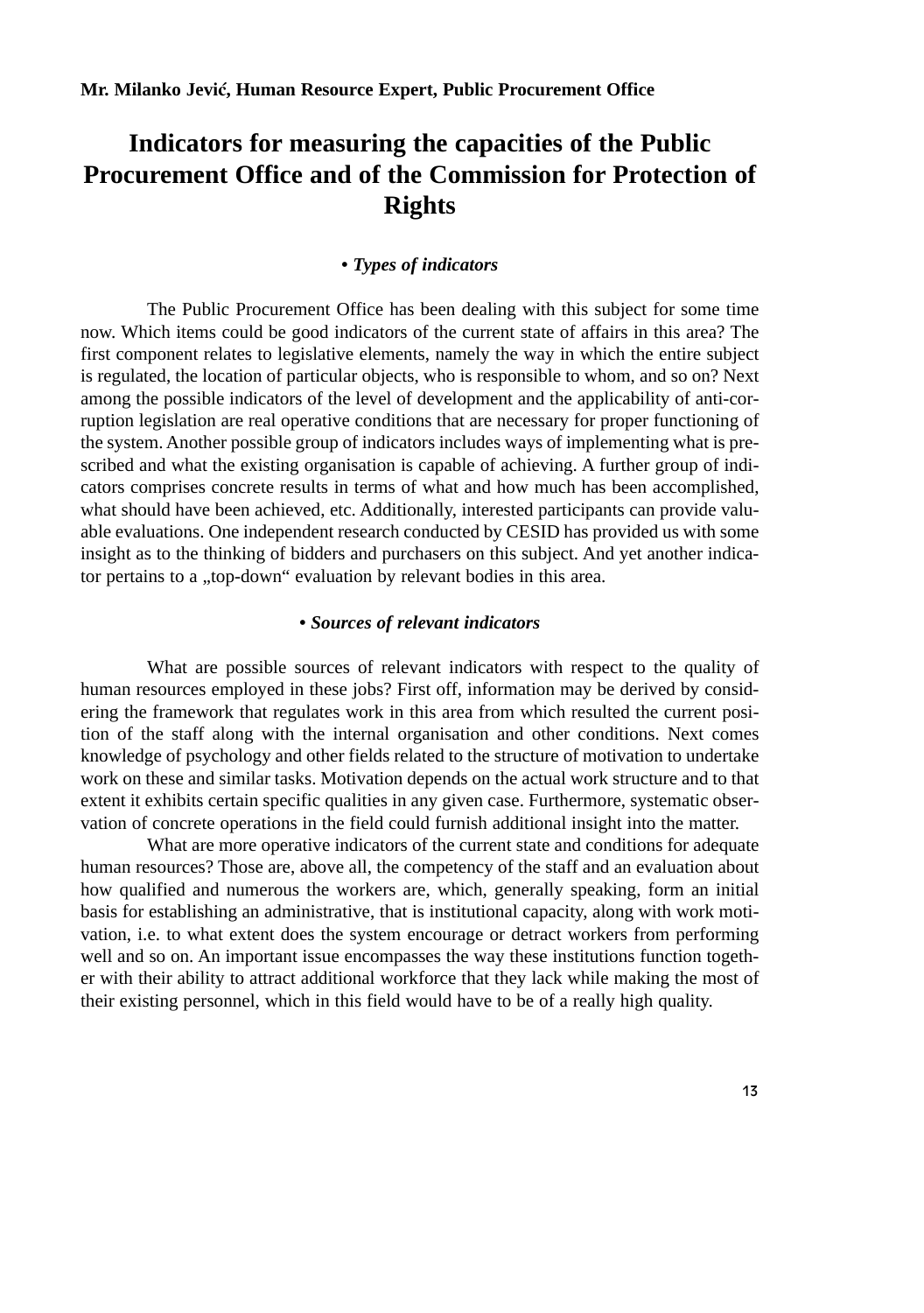#### *• Motivation of university educated staff*

An important element in this structure is a hierarchy of motivational resources or the question what constitutes satisfaction of university-educated staff at work? It extends to varied and challenging tasks, the possibility of further professional development and promotion under the circumstances, and the manner in which the institution is managed and organised. The style of management differs in institutions where university educated personnel is the dominant part of the workforce from institutions where the level of workers' education is generally lower. Moreover, actual work relationships or so-called interpersonal relations and internal climate fall to be considered as well, in addition to salaries and job security. This bears resemblance to Maslow's need theory, albeit somewhat broadened, but such is the case under normal and regular circumstances. Technical conditions at work are at the bottom of these workers' considerations in terms of being a motivational factor.

#### *• Basic motivation for work*

What are basic motivations for work, for staying with or for leaving an institution here in Serbia? It is an objective state of all indicators that bear such motivational value. Essentially, the degree and quality of the satisfaction of needs, that is the motivational structure in a given institution, and a comparison of fulfilment possibilities in the surrounding areas, which represents common reasoning and thinking of every employee.

With whom should a comparison be made with respect to these institutions? It should target other institutions within the budgetary domain. We have to view the situation in those closest to us. How are they organised? What is the atmosphere like? How high are their salaries? What kind of conditions for development do they have? Assessment should also be made against banks and similar organisations, which are, according to all indicators, fairly competitive with respect to this type of human resources. Moreover, the situation should be contrasted with that of very competitive foreign companies in Serbia. A comparison ought to include successful domestic enterprises and realistic possibilities for obtaining gainful employment abroad. Another available tool for evaluation purposes is to take into account the possibility of setting up own business.

Where could the needs of existing personnel be better met? How does the preference hierarchy of motivational resources look in Serbia at the moment? Our estimates show that existential needs come first. Job security ranks second, followed by development needs of workers themselves, but also of their families that are in material sense and in other ways connected with each of the associates. The picture is reversed compared to what should be the case in normal functioning of these institutions that have special significance for the state and society as a whole.

#### *• What can associates in the Public Procurement Office be pleased with?*

First, a productive working atmosphere and good interpersonal relations. Second, good organisation and management. Adequate business premises and solid technical capability come into play as well. We already have several elements that would follow that basic,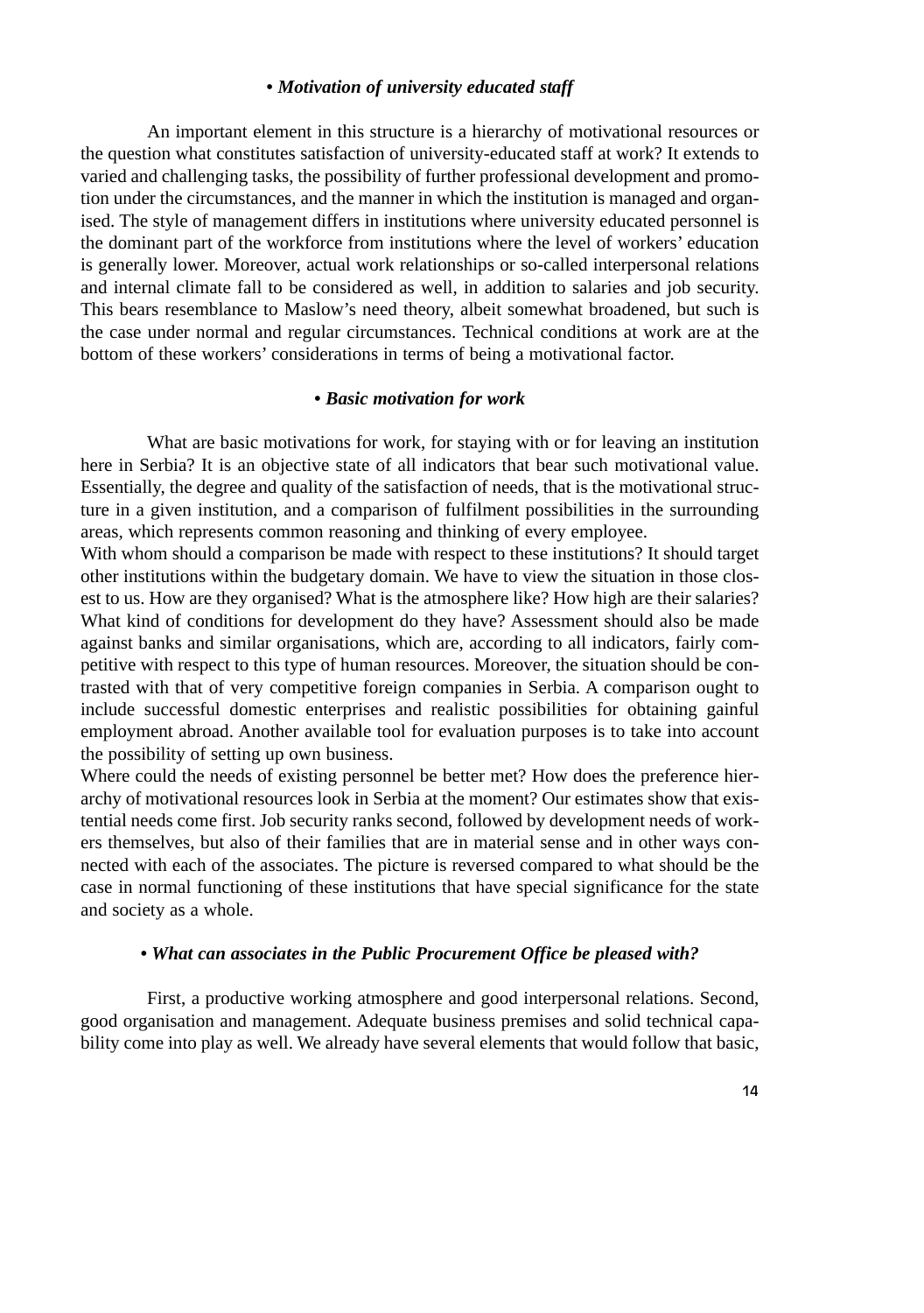dominant and natural scheme in the motivational structure. The next component that makes the Office interesting is that work experience gained in the Public Procurement Office carries with it exceptional professional references, should somebody wish to change employers. However, a limited scope for salary growth is an unattractive element indeed.

#### *• Possible consequences of such motivational structure for staff?*

They represent realistic conditions for potential fluctuation. What follows then is capacity loss and reduced quality of existing staff. In these institutions we have a young, quality and dynamic personnel whose performance is omission-free and which seeks certain professional acknowledgement. An important consequence is a halt in the development and strengthening of institutions. If the pause lasts long enough everything that was done so far could be rendered worthless.

## *• What is important for the operation, development and credibility of anti-corruption institutions?*

The key is to further build a pool of quality and reliable associates, and current staff has proven to conform to such requirements. Their adequate, crystallised experience arises from intensive exchanges between employees. A certain level of generalization and usability is thus acquired, which is very important in terms of the eventual changes, regulatory improvements and actual practice. Having an administrative capacity that is able to satisfy numerous needs is of considerable significance for the quality of work. It would also reflect positively on the country's image, and all efforts on behalf of society and the state to join Europe and incorporate all international standards we consider important. Every fluctuation, even an internal one, requires the introduction of new people in order to achieve high work efficiency. This in turn entails additional costs, time and other resources.

What should be done to improve human resources in such an institution? This approach with minor modifications, as a tool for measuring the current state of affairs and development, could be applied to all anti-corruption institutions. The first objective in this case should be to eliminate the imbalance between salaries earned in the Office and in the Commission as compared to other bodies with similar social significance. After that, the administrative capacity ought to be reinforced with more quality staff, relevant European standards and experience that is readily applicable to us should be introduced, and associates should be given an even greater opportunity for professional development and training because they are prepared to take on such a challenge. It is necessary to maintain an effective working atmosphere together with a high level of responsibility that we managed to attain thus far. Likewise, it would be good to develop a plan for continued improvement of the associates' status, taken in a wider sociological sense to include better recognition, rising influence, higher salaries for work well performed, possibilities for further development, etc. The sheer act of familiarising associates with such plans carries with it motivational weight. A plan ought to be implemented in a successive and gradual manner in a bid to provide long-term motivation for immediate work and staying with these institutions alike.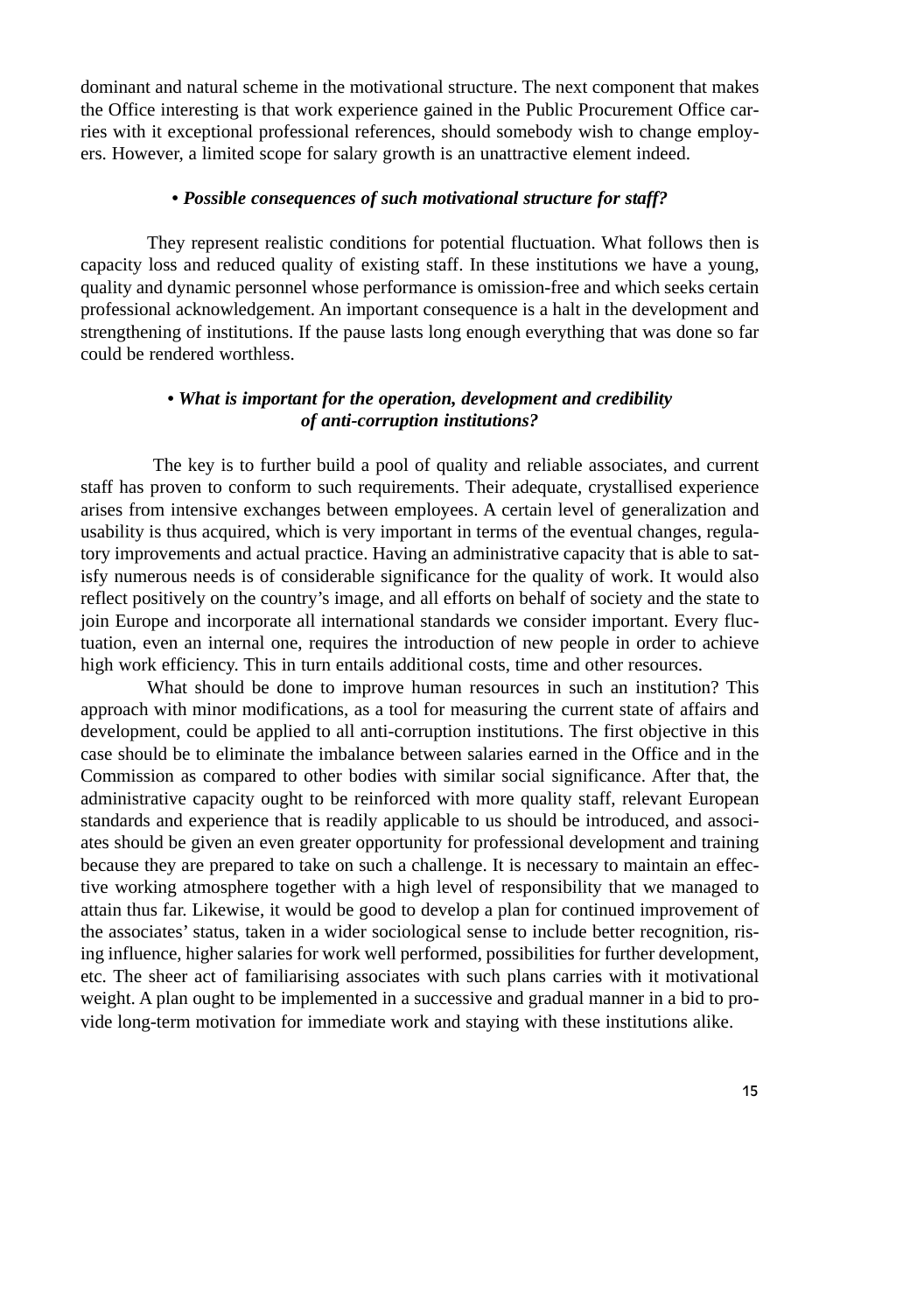# **Internal control units - their role in controlling public procurement and needed capacities**

## *• Internal audit*

The new system of internal audit that has been introduced in Serbia could serve as an efficient protection mechanism that would assist implementation of the Public Procurement  $L$ aw.

**Abuses, embezzlements, errors and the like are in 70% of cases committed by people within the organisation and only 30% of cases involve external attacks on resources and assets**.

Internal procedures have been devised, namely controls that form part and parcel of job descriptions and activities of the employees.

All operations and transactions can be divided in four steps including: 1) initiation, 2) transaction approval, 3) execution and 4) recording of the necessary documentation. There must be internal control mechanisms, which will ensure that each of these steps is undertaken in a way as the management prescribed. Internal control is part of an administrative mechanism, i.e. the management, which is responsible under the Budget System Law for establishing and maintaining internal control systems, and making sure that they are being maintained and implemented in a manner consistent with what was initially prescribed, namely that workers are doing their jobs.

This is an enormous field of subjects that are taking part in public procurement. On the one hand we have around 10,000 budgetary users and on the other hand we have around 80,000 bidders with some 250,000 concluded contracts each year worth around USD 2 billion, accounting for approximately 15% of GDP. The system cannot defend itself simply by relying on two or three institutions with less than 50 employees in total.

## It has to tighten up the situation **inside** and **establish work procedures, while ensuring that each person does its own job and takes responsibility for the work done**.

The field of public procurement is an extremely risky area. Every organisation needs to estimate where the highest risks in the procurement system lie, whether in the initiation stage or somewhere like that? Here is an example: In order to acquire certain material you have to ask who seeks to obtain that material, what is its quality, how is a supplier going to be selected, how is a contract going to be concluded, meaning who has the authority to contract, what is the contract amount limit and so on? These **procedures have to be written in crystal clear fashion so as to help in determining the exact location where the breach occurred and identifying the person responsible**.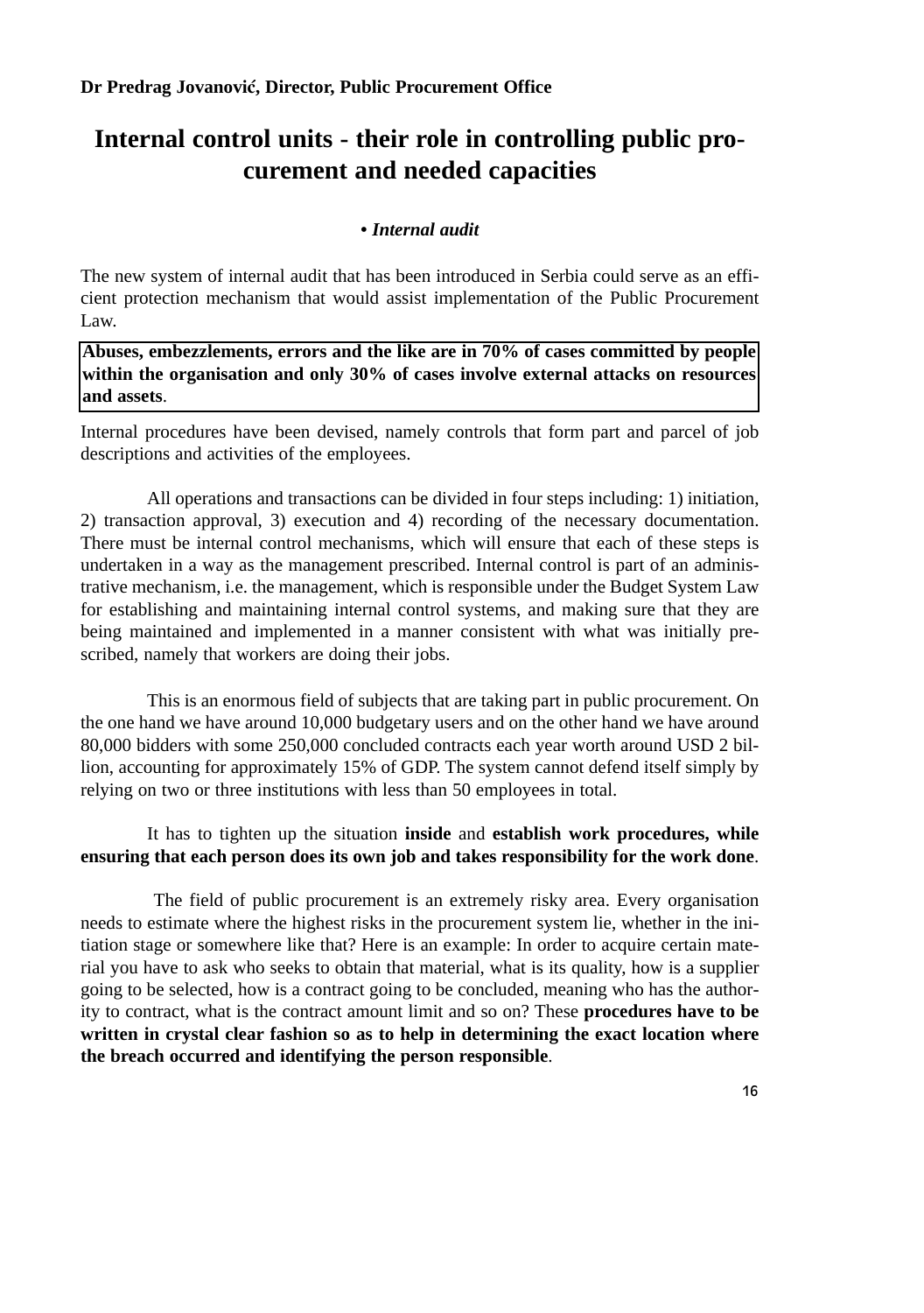It is important to check whether a procurement plan was prepared, who made it, who approved it, whether sufficient resources were set aside for the undertaking, and how and according to what timeline will it be implemented? All of this is important for determining the quality and quantity of the sought services, goods, or materials, namely the subject of procurement.

A way in which members of the commission are appointed is significant, because it renders decisions. The integrity, expertise and general uprightness of character of its members are very important for reaching proper decisions on the selection of a supplier that offered a suitable quantity and type of the sought service, along with an adequate timeline for delivery.

Publishing an invitation to bidders to submit their offers is also important in addition to the manner in which the invitation is made and whether relevant forms and documentation are complete in that they prescribe the desired timeline, quality, deadlines, price and all other key elements that pertain to procurement, as well as whether a draft contract is enclosed, which is very important in the procurement process, namely whether a draft contract fully corresponds with an invitation for public procurement. It happens that an invitation which is published in the newspapers later differs from a contract that was actually concluded.

The implementation of procedures is also very important. It is not a rare case that procedures are not being documented in a sufficiently transparent manner. The problem could be solved by creating **manuals that would include the forms for each stage of public procurement, as part of efforts to have every step properly documented and to have the information on who ordered, approved, controlled and executed each of the procedures**.

Moreover, publishing information on decisions to award public contracts is highly significant. Due to the lack of openness those who are interested in the matter or those who follow events in the field are not able to react or make an analysis. Purchasers often forget to publish whether and to whom they have awarded a contract, but that is imperative if competitors are to have full insight into the entire documentation.

An important aspect is monitoring of contract execution because there is a possibility that a procedure could conform to all formal requirements, only to have it discovered later upon examining the contract execution that delivered goods were not the ones contracted for, or that their quantity or quality is somehow different, meaning that contract conditions were not adhered to. The issue of contract annexation poses a special problem that leads to various types of wheeling and dealing. Thus performance on a contract deviates greatly from what was agreed.

Major breakdowns in fulfilling contract obligations occur with respect to payment as well. Sometimes bidders price their initial offers very low only to increase the total cost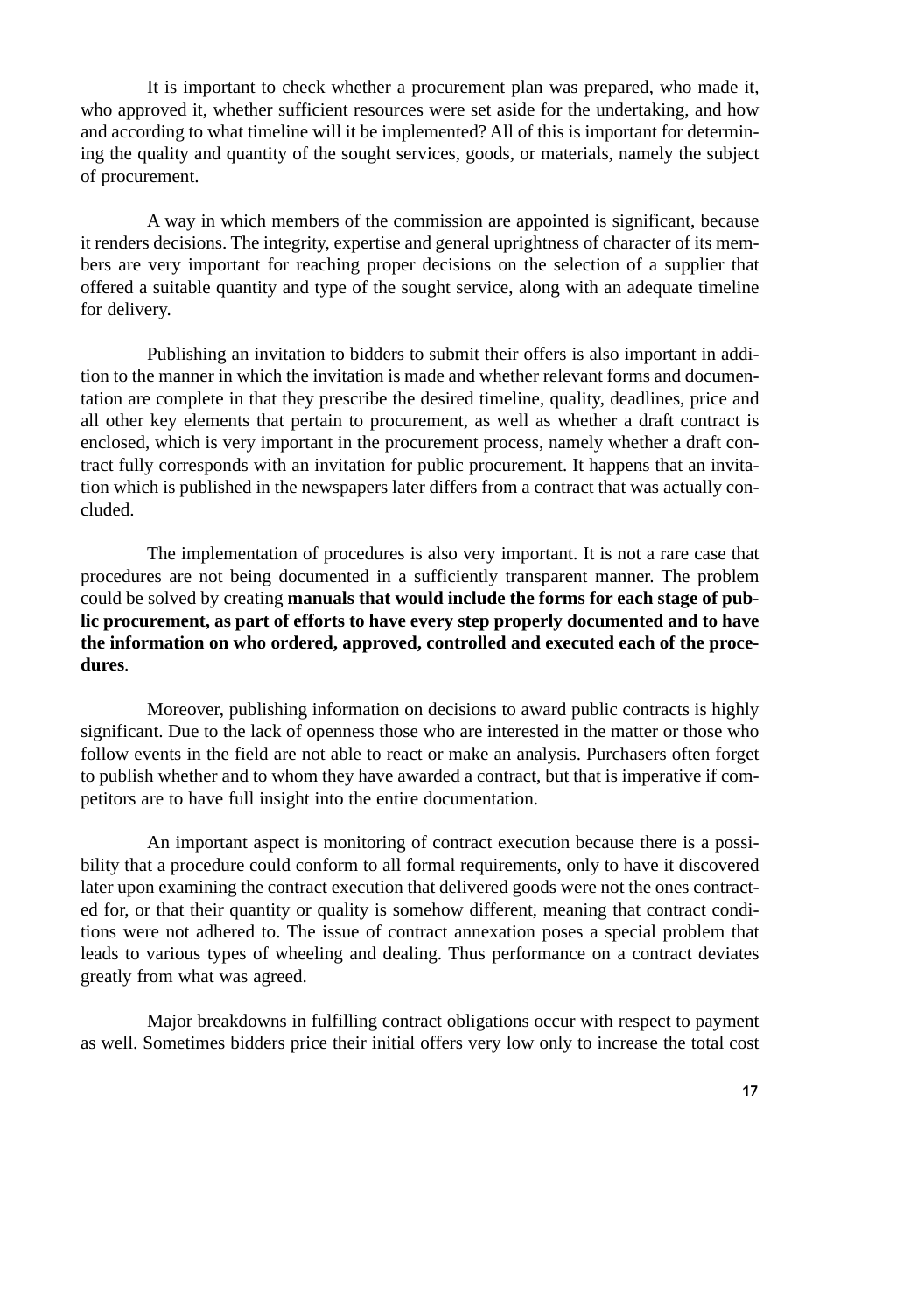after winning the contract by other means, thereby enabling a bid that was not in fact the best one to triumph. Different methods used include contract annexation, the issuance of guarantees, compensation, avoidance of the essence of the law and violations of the principle of equality in the bidding.

The experiences of countries with more developed public procurement system suggest that an **"Instruction Manual" is needed to narrow the field for machinations, to pinpoint responsibility on managers and to define accountability in a clear and precise manner by virtue of an internal rulebook.**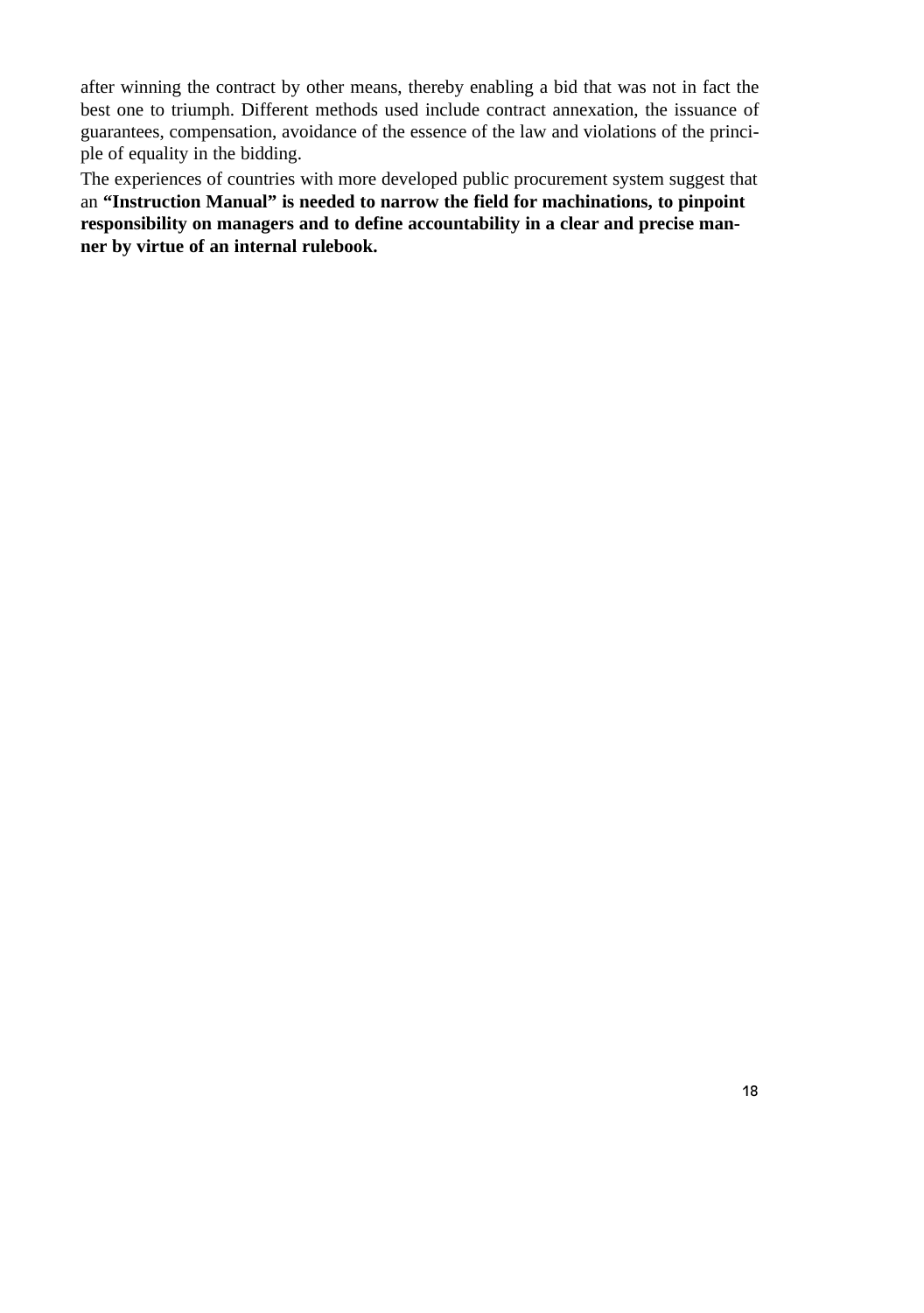# **The Supreme Audit Institution - its role in controlling public procurement and needed capacities**

The Law on the Supreme Audit Institution is adopted on November 14, 2005 (published in the Official Gazette). Thus after several decades of abstinence the Assembly has begun to

The Republic of Serbia was the last country both in the region and in Europe to establish the Supreme Audit Institution under the statute. The next to last of such institutions was founded by UNMIK in Kosovo in 2004.

exercise its constitutional right of legal initiative, which helped confer independence upon the Supreme Audit Institution and in so doing determined the model of the institution.

Present doctrinal division recognizes three general models of Supreme Audit Institution. The model adopted in Serbia falls in the category of the so-called "**Westminster model**", which makes it a **body of parliamentary control over government,** i.e. over the executive branch**.** For that reason it is necessary to refer to the so-called fourth branch of control that deals with parliamentary control mechanisms.

#### *• Characteristics of the Supreme Audit Institution*

The Supreme Audit Institution that would be established in Serbia under existing legislation belongs to a modern generation of supreme audit institutions. The principle behind its work is no longer limited just to the examination of legality, rather it extends to the assessment of three E - economy, efficiency and effectiveness in managing public resources. Moreover, modern practice has introduced a fourth E, which relates to the environment and managing public resources in accordance with the principles of environmental protection.

The **audit of public procurement** is being conducted both with a goal of establishing **legal validity**, as well as of judging conformity with the three E's as afforded under the law. This is a special auditing model that concerns **a priori and post factum audits**. It means that it covers past, present and planned business acts.

The organisational, functional and financial independence of the Supreme Audit Institution has been established under the law, but it remains to be seen how these provisions that regulate such independence will be applied in practice.

The **Law on the Supreme Audit Institution is perfectly compatible with the Public Procurement Law** in the sense that from the planning of business activities all the way to contract execution the Supreme Audit Institution has jurisdiction in every stage and over every act that deals with public procurement.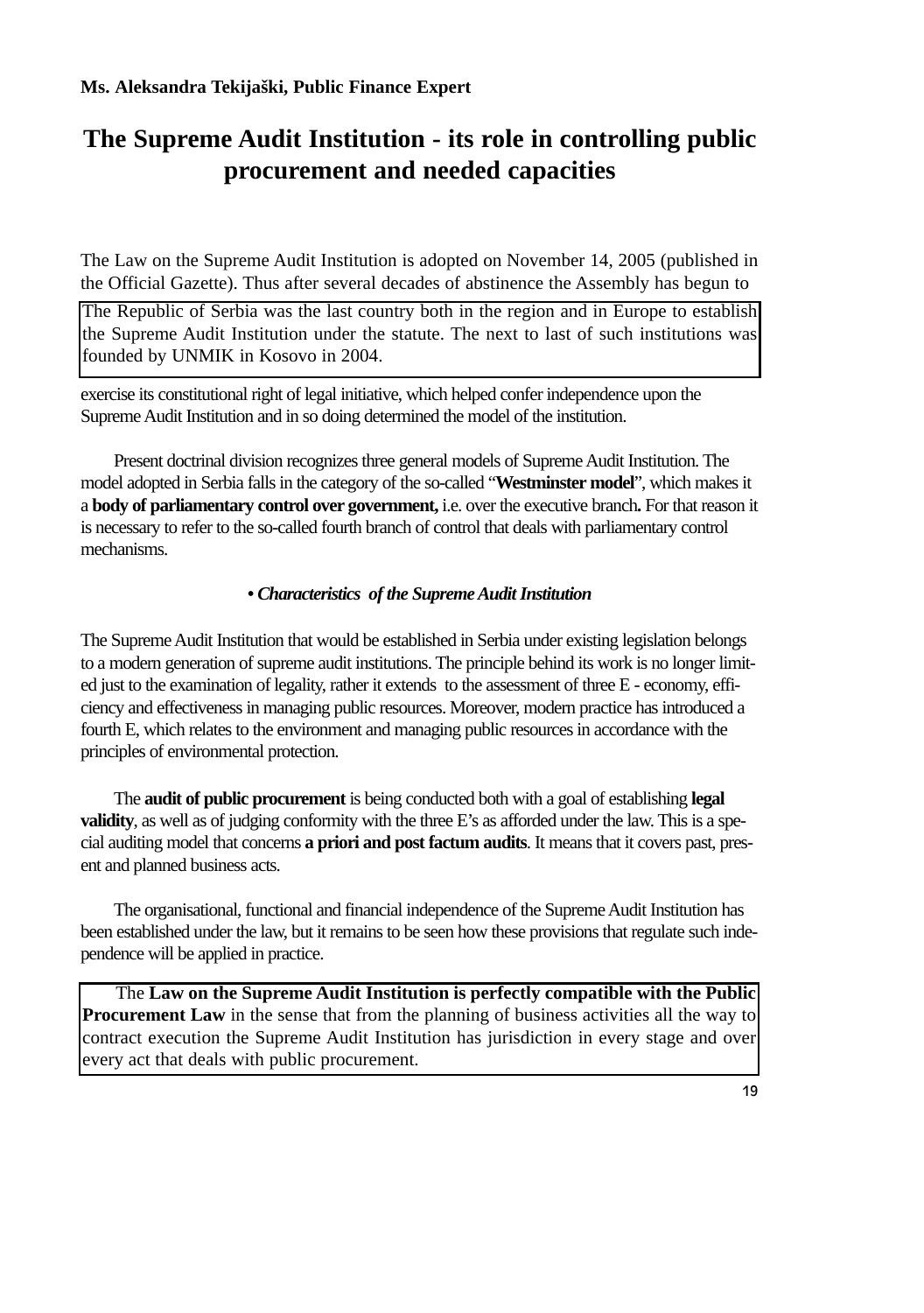#### *• Functions of the Supreme Audit Institution*

The functions of the Supreme Audit Institution are prescribed by article 5 and they relate to: 1) controlling, 2) advisory and 3) regulatory functions of the Supreme Audit Institution with certain interaction between them. The example of public procurement shows that the Supreme Audit Institution would act on all three fronts. It would act as an advisory body to the subjects of public procurement, as a regulatory body in terms of functioning of the institution and in a controlling capacity by mostly reporting to the legislator, which has authorised the public procurement subjects to act in a certain manner.

The matter and subjects of audits also suggest that the Supreme Audit Institution Council extends to a wide range of jurisdiction, both in a functional sense and in terms of legal subjects so that auditing is performed with respect to all fiscal levels of autonomous provinces and local government units.

#### *• The jurisdiction of the Supreme Audit Institution*

The Law on the Supreme Audit Institution relates to all budgetary recipients and users of public resources ranging from direct and indirect users all the way to legal subjects that are partially owned by the state or local government units. Moreover, the jurisdiction extends to persons that are connected with subjects of audits, meaning the bidders as contracting parties in this public business.

The jurisdiction includes the audit of internal controls and internal control systems, which represents the major goal of the Supreme Audit Institution and that is "**to control the controllers"**. The Supreme Audit Institution's jurisdiction encompasses all phases and acts related to public procurement, from planning and selection of the best bidder to contract fulfilment. Moreover, it covers the system of internal controls and acts by subjects that could have a financial effect on revenues and expenses of users of public resources, state assets, the taking out of loans and the issuing of guarantees.

SAI is authorized to have insight into public procurements that have **"confidential character**" which enables a **continued audit of all acts related to public procurement, including those that are within the jurisdiction of the Public Procurement Office and those that are not**.

## *• Specific characteristics of the Supreme Audit Institution*

There are several characteristics that make the Supreme Audit Institution unique in a system of public procurement control. First of them is that the institution covers **past, present and planned business activities and respected acts**. Furthermore, the Law is covering a wider area than the Public Procurement Law, since **its scope includes even those subjects that are exempted by the Article 2 of the Public Procurement Law**.